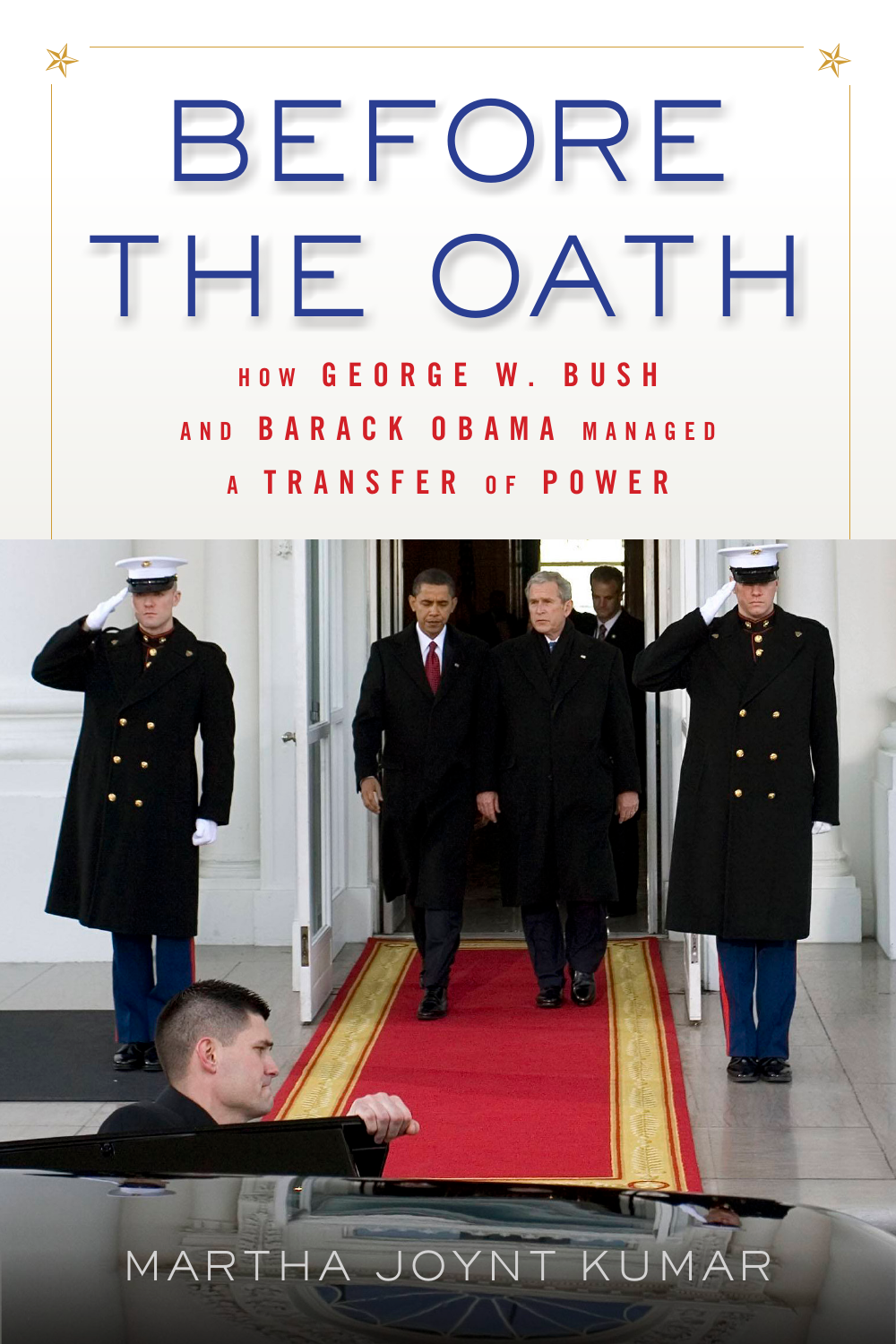© 2015 Johns Hopkins University Press All rights reserved. Published 2015 Printed in the United States of America on acid-free paper 2 4 6 8 9 7 5 3 1

> Johns Hopkins University Press 2715 North Charles Street Baltimore, Maryland 21218-4363 www.press.jhu.edu

Library of Congress Cataloging-in-Publication Data

Kumar, Martha Joynt.

Before the oath : how George W. Bush and Barack Obama managed a transfer of power / Martha Joynt Kumar.

pages cm

Includes bibliographical references and index.

ISBN 978-1-4214-1659-5 (paperback) — ISBN 978-1-4214-1660-1 (electronic) — ISBN 1-4214-1659-X (paperback) — ISBN 1-4214-1660-3 (electronic) 1. Presidents—United States—Transition periods. 2. Presidents—United States—Transition periods—Planning. 3. Administrative procedure—United States. 4. Executive departments—United States—Management. 5. Presidents—United States—Election—2008. 6. Bush, George W. (George Walker), 1946– 7. Obama, Barack. 8. United States—Politics and government—2001–2009. I. Title. JK516.K85 2015 973.931—dc23 2014029355

A catalog record for this book is available from the British Library.

*Special discounts are available for bulk purchases of this book. For more information, please contact Special Sales at 410-516-6936 or specialsales@press.jhu.edu.*

Johns Hopkins University Press uses environmentally friendly book materials, including recycled text paper that is composed of at least 30 percent post-consumer waste, whenever possible.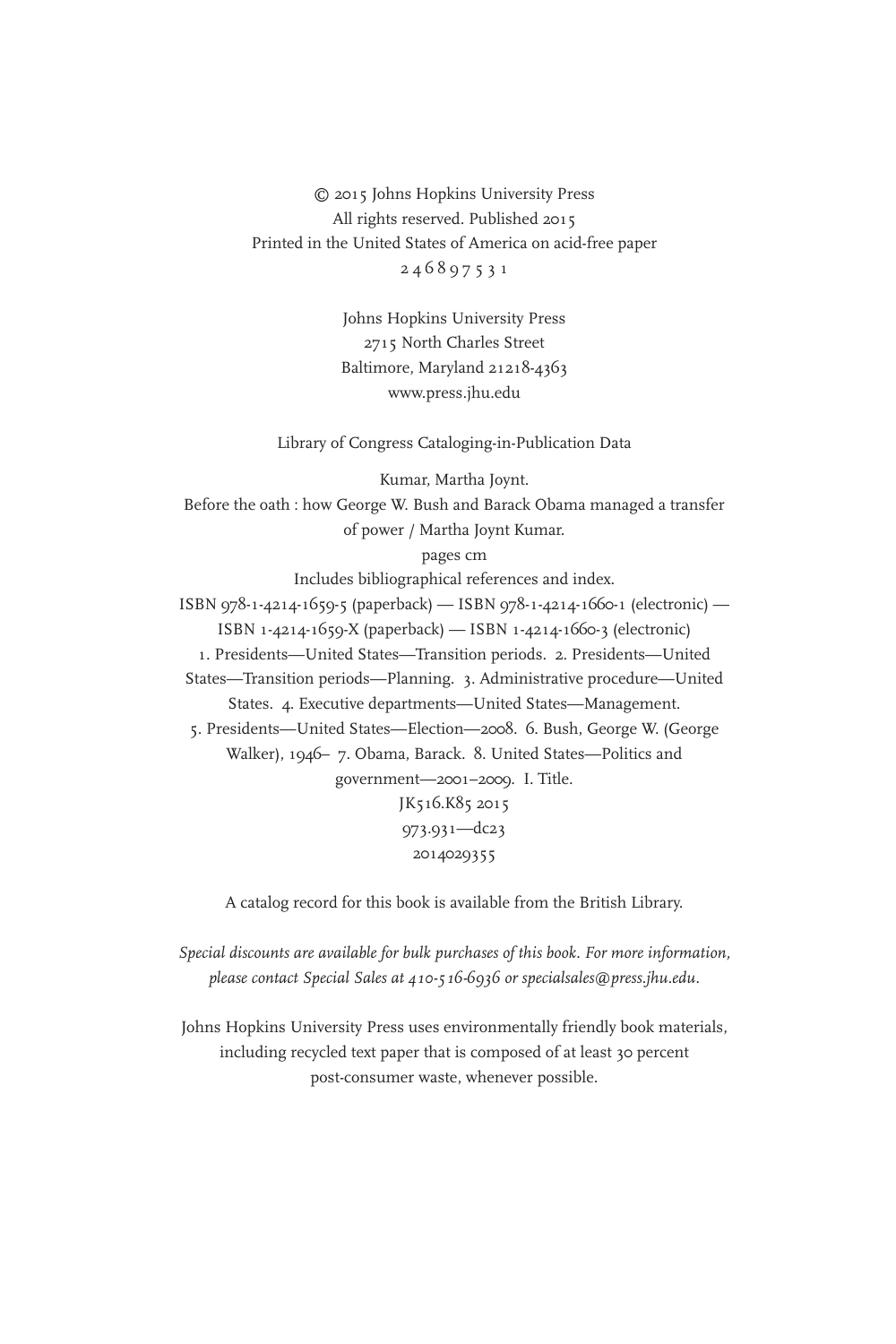*the women on whose shoulders I stand: May Lepley Joynt (1907–1995) Jean Cunnian Lepley (1887–1948) Minnie Lee Spencer Ward (1875–1957)*

*the men whose love and support inspires me every day: Vijayendra Kumar Zal Alexander Kumar V. Cameron Kumar Kiran Zal Kumar*

*To*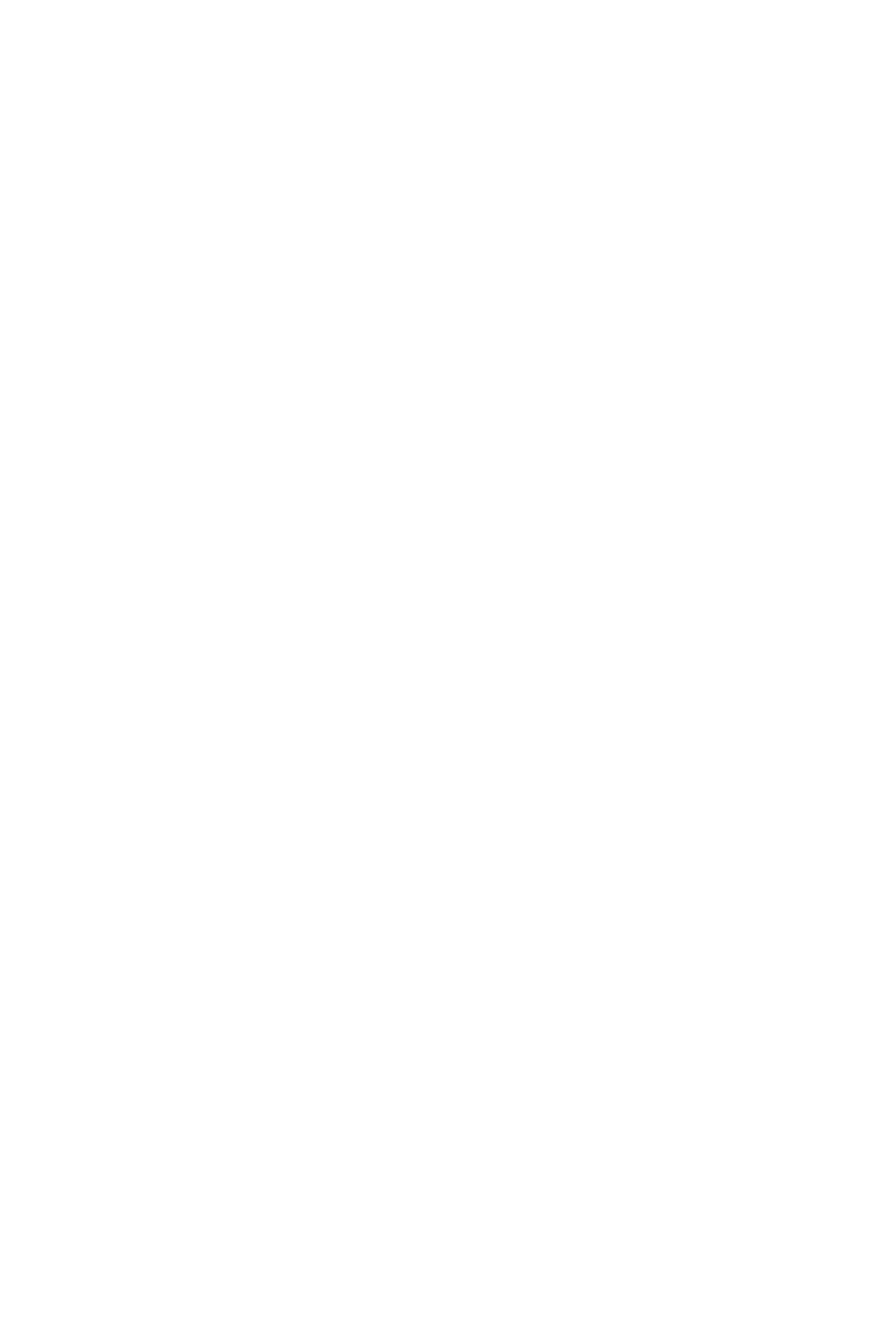#### *Acknowledgments ix*

Introduction The Presidential Transition of 2008–2009 1 1 A Time of Opportunity and Hazard 8 2 Transition Foundations 35 3 The Transition Out of Office 68 4 Coming into the Presidency 98 5 Transition Plans and Campaign Promises 132 6 The National Security Council Transition: Providing Continuity in a Bipartisan Environment 171 7 Presidential Appointments 208 8 The 2008 Transition: *Lessons and Challenges for Future Transitions* 249 *Glossary of People, Terms, and Institutions 269 Notes 275*

*Works Cited 293 Index 305*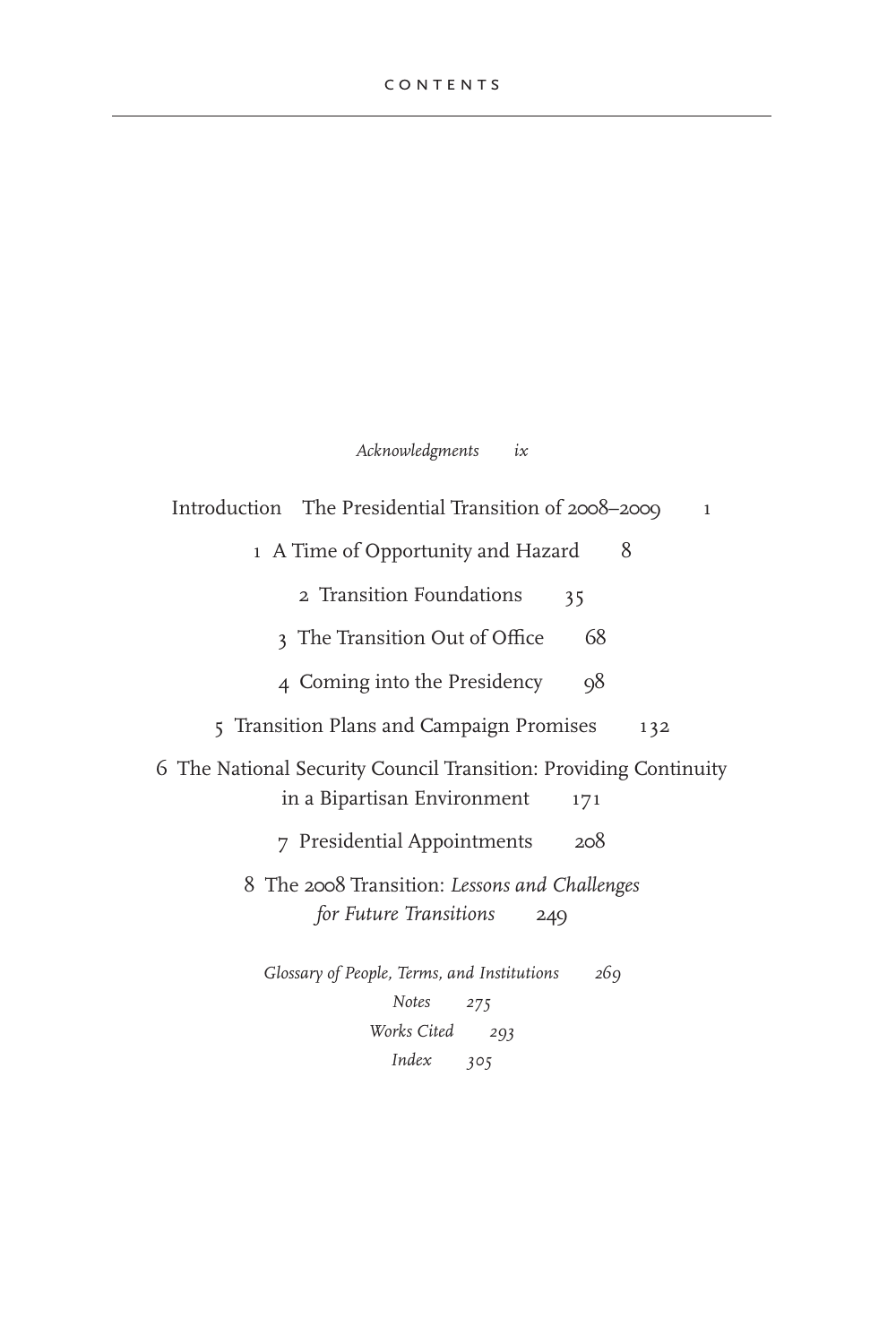### *A Time of Opportunity and Hazard*

The approximately seventy-five days between a presidential election and the inauguration of the new chief executive are a time of opportunity and hazard for an incoming administration—and for an outgoing one as well. For the presidentelect, the ability to begin his administration with a productive start is on the line. There are no constitutional requirements or guidelines for the shape of the transition nor the actions that the incoming and outgoing administrations should take during this period. There is legislation dating back to 1963 with several amendments through the years that provide resources—monies and agency help—but it does not address what needs to be done between the presidential election and the inauguration. The legislation originally provided for a transition appropriation of \$900,000 to cover both the incoming and outgoing presidents but without any explicit instruction on how the money was to be divided. In 2012 the funds for an incoming president (had there been a transition) stood at \$5.6 million, with the outgoing president getting \$2.35 million. Even adjusting for inflation, the funding has increased as a result of an understanding of how important this period is for the quality of the beginning of a president's tenure in office.

Instead, what happens during this period depends on what the winning presidential candidate does to prepare for office and what the incumbent president chooses to do as he leaves office. There isn't a template for the plans a candidate should make, and the same is true for what a retiring chief executive should provide to his successor and his team. It is up to those departing and entering the White House to determine how they want to prepare to leave or come into office. Yet as amorphous as the legal requirements of a transition are, the 2008–2009 transition demonstrated productive ways for those leaving the White House and those coming in to gather and process information for the newcomers as they prepare to staff up and organize their administration, develop their policy pro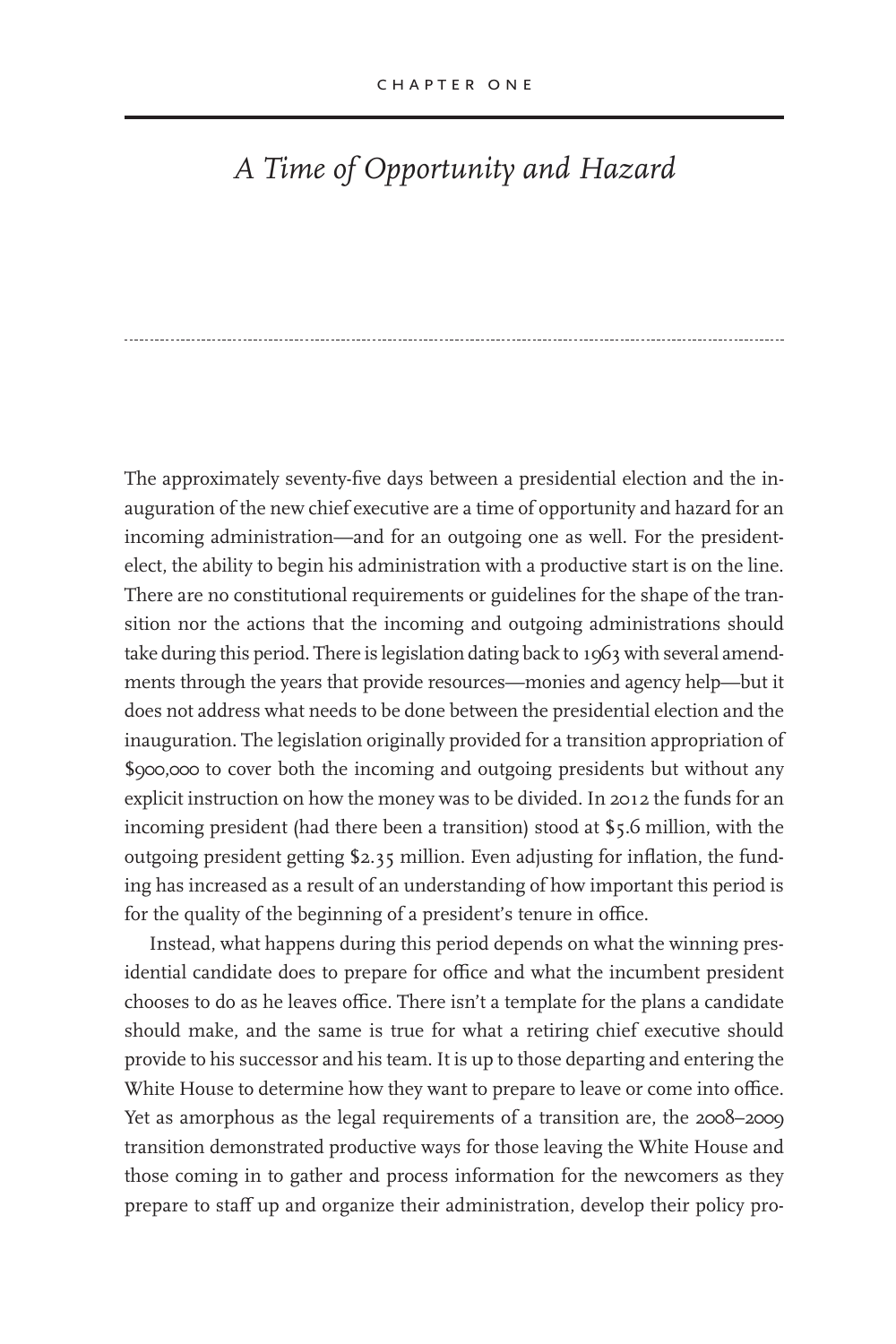posals, and establish their priorities. Although there is flexibility in how the transition takes shape, some ways of handling transitions are more effective than others. Political scientists and others studying transitions have focused on management, personnel, policy, coordination, and timing issues that make a difference in the ways in which a president prepares for office.<sup>1</sup>

The 2008–2009 transition provides future presidents and their staffs with an institutional memory of a transition that worked, a timetable for what actions need to be taken and when, and a prescription of how to bring together people who have amassed considerable experience on executive branch programs, operations, and institutions and those coming into office when the new administration takes office. Also included in the 2008 transition was a commitment from Congress to support transition planning with resources and early, though not sustained, attention to the appointments and priorities of the new administration. The transition left behind a well-informed group of people in both parties and in the incoming and outgoing administrations who know transitions well.

One of the distinguishing features of the transition was the series of templates used by President George W. Bush's staff and administration officials as well as by members of the transition team working for President-elect Barack Obama. On both sides and independent of one another, staff created a series of templates for acquiring what information they would need and when they should begin gathering it. The templates covered such diverse functions and institutions as national security memoranda, contingency plans gathered by the National Security Council, and information gathered by the President's Management Council on department and agency programs and operations. The templates also addressed the requirements and demands for the approximately twelve hundred executive branch positions a chief executive has to fill and the process of gathering information by the Obama transition agency review teams. President Bush and his White House team left behind a solid outline for the steps future administrations can take to provide a productive start for their successors.

Additionally, the Bush and Obama teams made certain that those leaving the administration and those taking over the same positions supplemented the printed material they left behind with one-on-one meetings in which the sitting official held frank discussions about the nature of the position the newcomer was about to assume. Both the printed record and the personal discussions were key to the successful preparation for office of the White House staff members brought in by President Obama. Initially through memoranda and later in sessions with those holding the posts, incoming and outgoing officials discussed what worked in their jobs and what did not.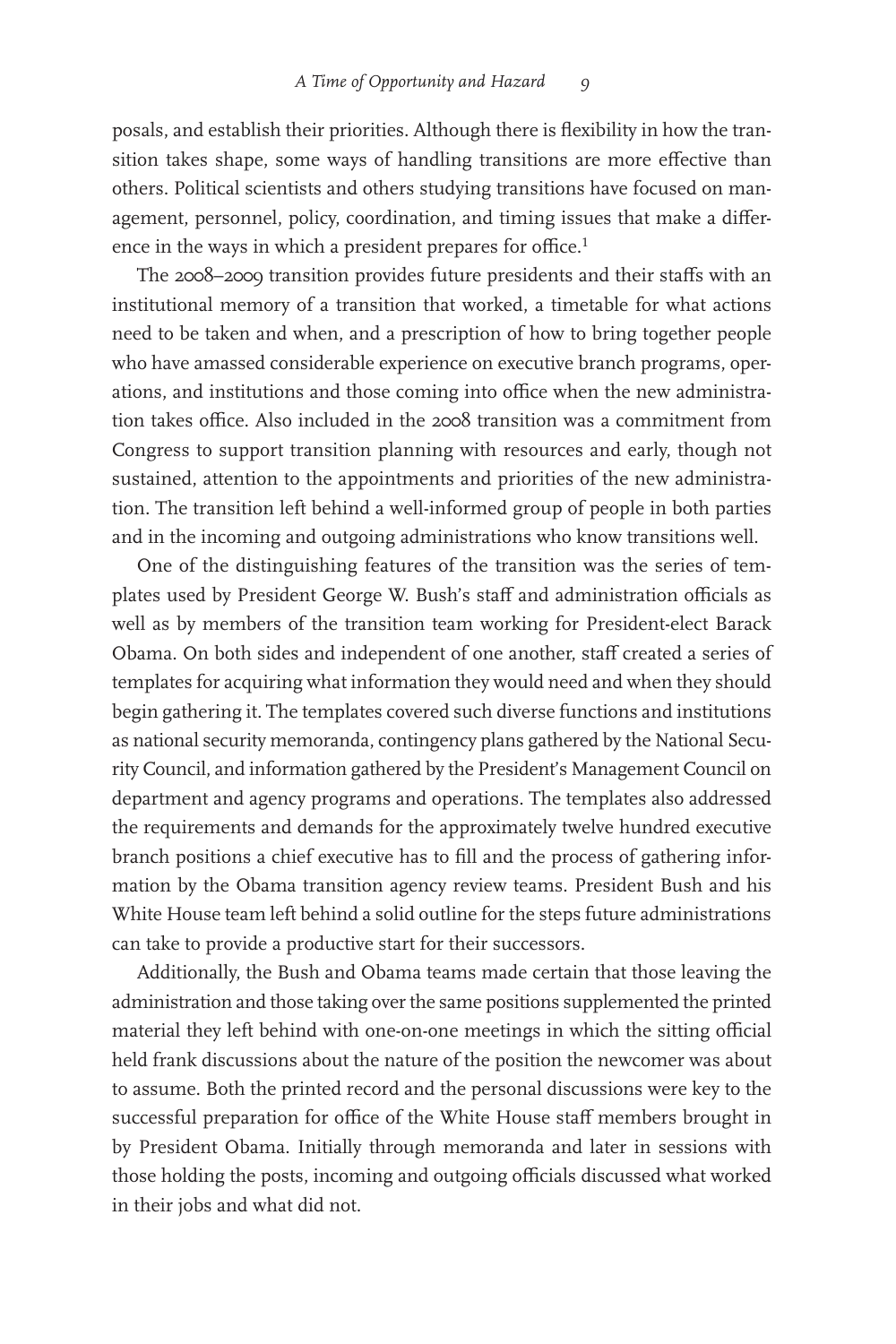The work the Obama team did to prepare for office and the Bush staff did to make sure the incoming president had the information he needed made a difference in how ready President Obama and his team were that first day. It was important because the incoming president faced at least one important decision within hours of his taking office. The familiarity of President Obama's leadership team with the cabinet and White House team members involved in the transition made a difference in how smooth and effective the meeting described below was. So too did the familiarity of the new team with the issues, programs, and people they would be dealing with.

#### **Terror Alert on Inauguration Day 2009**

The day before the inauguration, President-elect Obama first received news about the threat from his national security team. The threat had an impact on his plans. David Axelrod noted that Obama canceled the session he had scheduled with aides to practice his inaugural address. Axelrod told Peter Baker of the *New York Times* that Obama "seemed more subdued than he had been. . . . It's not as if you don't know what you're getting into," Axelrod said. "But when the reality comes and the baton is being passed and you're now dealing with real terrorism threats, it's a very sobering moment."<sup>2</sup> The following day, national security advisors for President Bush and President-elect Obama discussed the unfolding threat at a meeting in the Situation Room.

The threat did not provide national security teams on either side much time to process and plan for the situation. It surfaced "about 96 hours before," said Hadley. "For the first 48 hours, it didn't seem serious, and then maybe 36 hours before, we got something suggesting it was more serious. At that point, we ramped up quite a bit."3 Part of that ramping up was to prepare cabinet officials coming into the administration. The preparation was done at the White House that morning.

Cabinet members and designees felt sufficiently comfortable with one another to discuss responses the incoming president could have. "Senator [Hillary] Clinton really showed . . . the sense of both a politician and also [was] able to see things from the president's perspective," said Hadley.<sup>4</sup> "And she asked the best question of the meeting, which was 'So what should Barack Obama do if he's in the middle of his inaugural address, and a bomb goes off way in the back of the crowd somewhere on the Mall? What does he do? Is the Secret Service going to whisk him off the program—or the podium, so the American people see their incoming president disappear in the middle of the inaugural address? I don't think so.'" While there was no certainty what shape the attack would take, "people were pretty confident that it would be pretty far back," said Hadley. With the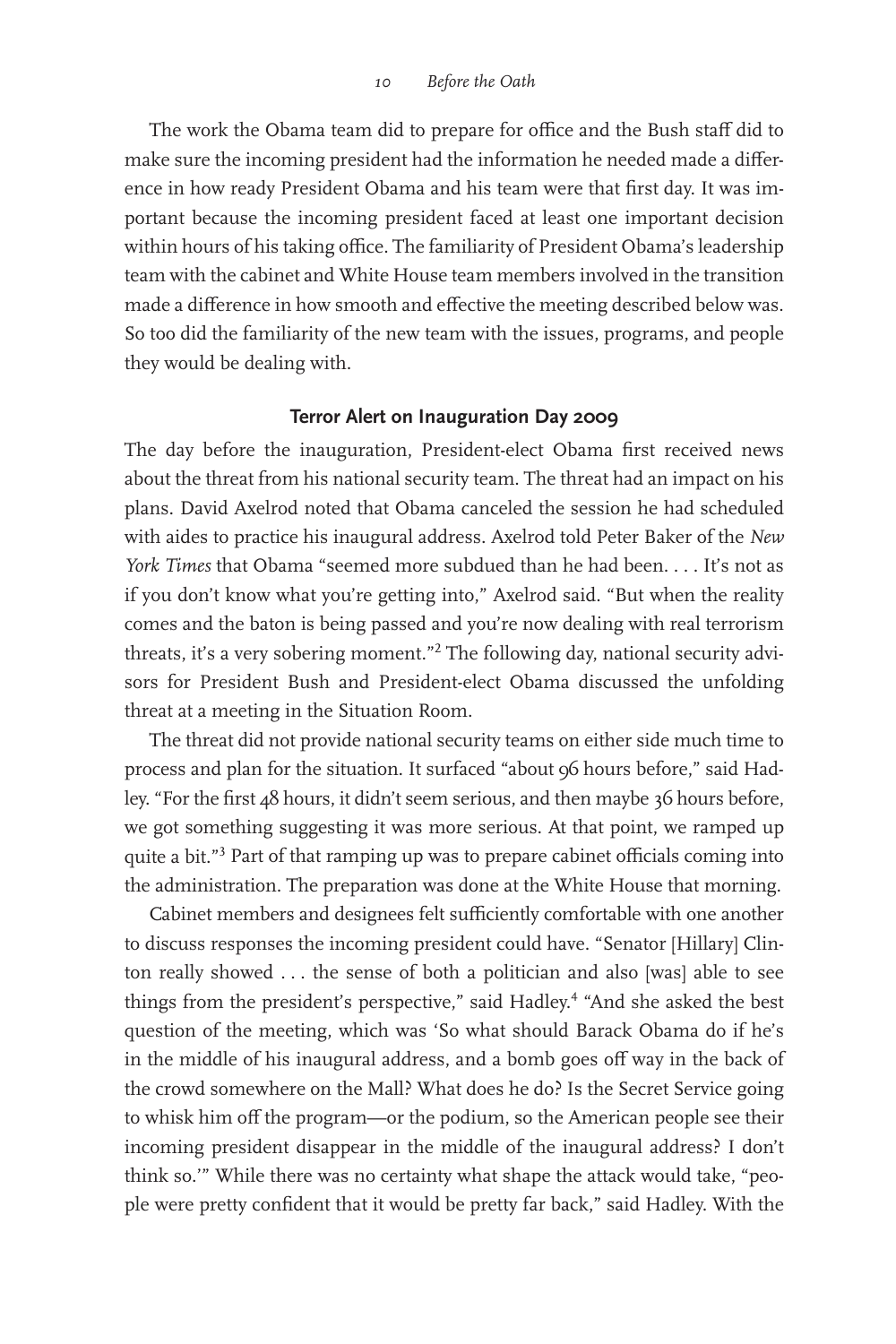amount of security on the Mall that day, Hadley added that "it clearly wasn't going to be a vehicle so it would have been something somebody would have had on themselves. It would have killed people."5

The Obama officials present "then went back and talked with President-elect Obama and walked him through what they thought he should do, so he could think about what he decided he would do in that situation."6 Mercifully, Hadley said, the threat "melted away" in those minutes before the new president took office. With the inauguration ceremony soon to begin, the situation was a dramatic one, and everyone needed to be at top performance. The only way for the new team to be in a position to handle such a situation was for incoming officials to be well briefed on the offices they were to hold in the coming days as well as on the programs and people associated with their positions. Fortunately, Presidentelect Obama assembled his team early enough for them to learn about the operations of their offices, and the outgoing Bush team brought together information that would get them quickly up to speed. Then the Obama team went to the president-elect and discussed the issue with him. "There wasn't a recommended response," said Hadley. "I mean, the outgoing administration was not in a position to make a recommendation to the new President, but it was discussed among the representatives of the old team and the new team, and I think the view was you couldn't have him duck and cover, you couldn't have him pulled off the stage; he needed to stay and finish his speech, as long as it was not an immediate threat to him. That was just not the right visual of a new presidency. But the bottom line was . . . this will be a decision for the president-elect to make."7 The situation did not require a final decision because the threat evaporated as quickly as it arose.

The threat discussion with all of the principal officials in the outgoing and incoming administrations allowed everyone to work through a potential crisis event on the first day for Barack Obama as president and the last one for George Bush. It also demonstrated how well people were able to work together. Joshua Bolten commented about the handling of the situation: "Rahm was well informed, and he had informed Obama about what was going on. So at that moment I was proud of the way that we had managed to integrate the incoming folks into the management of a potential crisis."8 That important and effective discussion could not have taken place if both sides had not dedicated a significant amount of staff time and resources preparing for President Obama's entry into office. At the same time, it remained unclear just what would have happened if the assault had occurred during the point of transition. "They were jointly making judgments about that and I guess technically the authority was still with the Bush administration.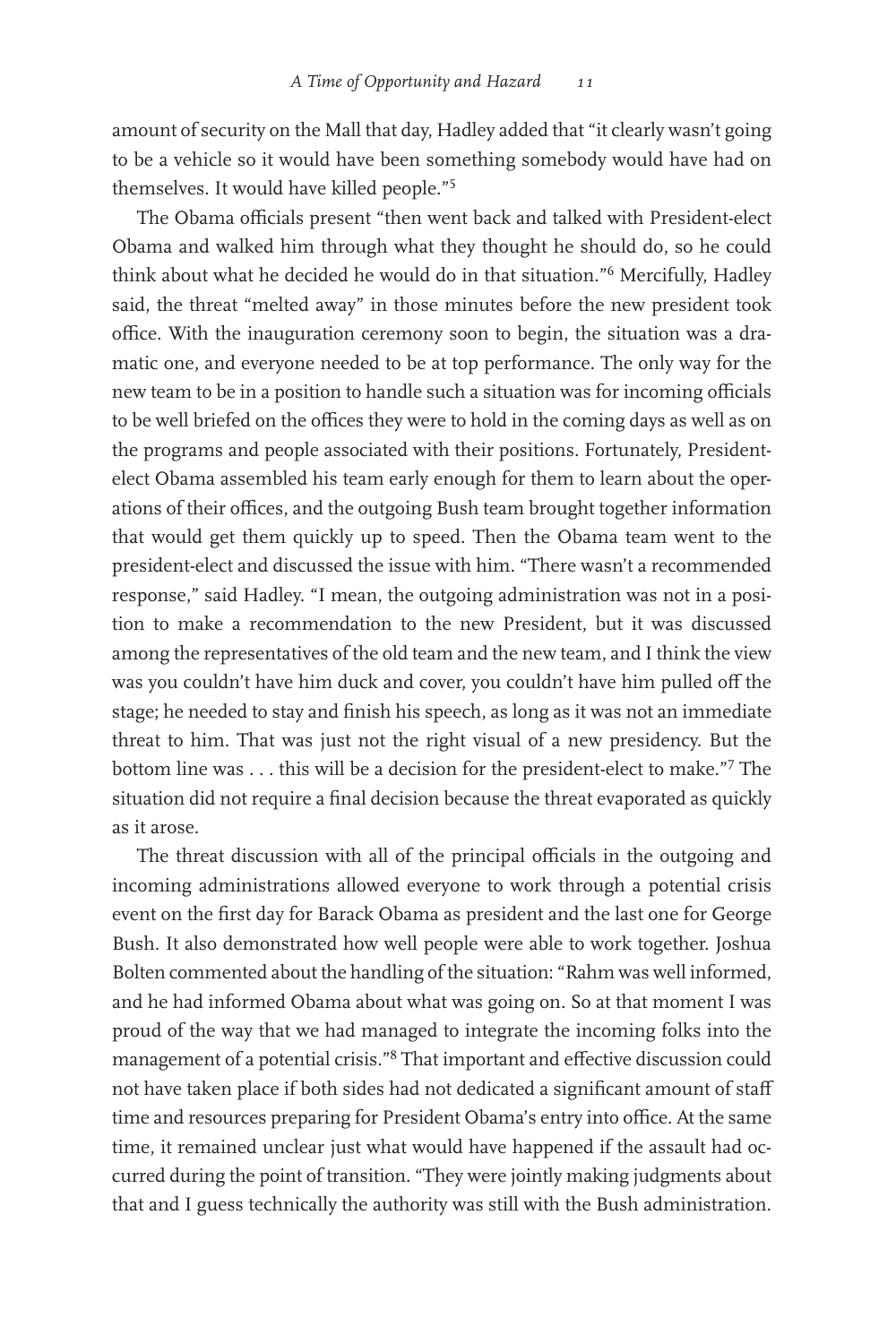But it's an interesting question about how you would handle an event that happened literally at the moment of transition," said Bolten.<sup>9</sup>

President Bush has described the contrast between the coffee he and Laura Bush had with President-elect Obama and Michelle Obama in the Blue Room and what was then going on in the Situation Room. "The Obamas were in good spirits and excited about the journey ahead. Meanwhile, in the Situation Room, homeland security aides from both our teams monitored intelligence on a terrorist threat to the Inauguration," he wrote in his memoir *Decision Points*. 10 "It was a stark reminder that evil men still want to harm our country, no matter who is serving as president."

How serious was the threat on the inauguration of President Obama from the Somalia-based group, al-Shabaab? On February 25, 2012, when a new president, Mansour Hadi, was sworn into office in Sanaa, Yemen, a car bomb exploded outside a presidential complex, killing 25 people. Authorities blamed al-Qaeda in the Arabian Peninsula, an organization with a close relationship with al-Shabaab. Hours before the attack, President Hadi vowed in his inaugural address to "fight al-Qaeda" and "restore stability" to his nation with its violent recent history.<sup>11</sup> Terrorist groups wanted to challenge that stability before the new president could come into office and have subsequently continued its bombing campaign against the president.

#### **President Truman and Modern Presidential Transitions**

In the period since the first formal presidential transition from the Truman to Eisenhower administrations in which the incumbent and the president-elect worked to prepare information for the incoming chief executive, transitions have varied greatly in the types of preparation presidents and their staffs have made and the success they have had in setting the direction of their tenure in office in the days after the election through their first three months in office. Since President Truman first reached out to his successor to provide him with information on administration programs and activities, presidential transitions have become more formal and complex, as have the office of the presidency and the scope of what the chief executive is responsible for handling. Beginning in 1963, there is a formal government structure to provide assistance to the president-elect that comes with funds to support such an operation. Yet there is a great deal of flexibility on the part of the incumbent president and the incoming one as to how and when they structure their part of the transition of power from one chief executive to the next. Incumbent presidents can choose how much information they want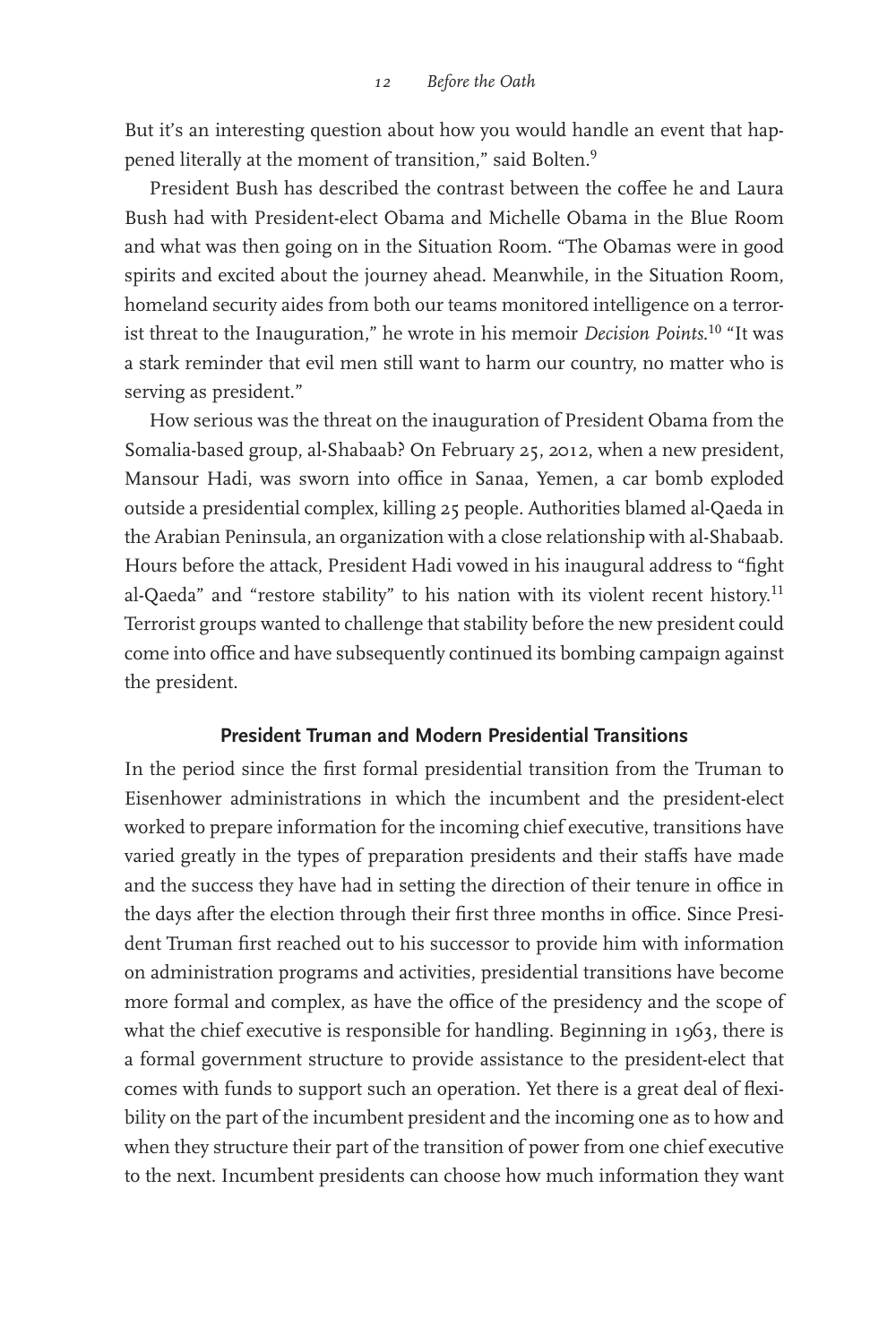to provide the president-elect, and the incoming chief executive can decide how interested he or she is in what the sitting president has to offer.

Whatever they do, early planning is a must for both candidates, even at the risk of charges of hubris leveled by the other side or by reporters covering the election. No matter their level of preparation, at one time presidents and their staffs were reluctant to admit advance planning even while they were doing it. They feared a public perception of arrogance on their part. By 2000, the perception of the wisdom of early planning began to take hold. In June 2000, *Washington Post* columnist and reporter David Broder discussed the good judgment of early planning and quoted officials from all recent administrations in calling for preparation for governing. "In fact, such advance planning has been done in many past campaigns but covertly, to avoid conveying a sense of smug overconfidence to the voters. . . . The reality is that when a new president moves in, his top aides find bare desks, empty filing cabinets and disconnected computers. They need help."12

Yet when Senator Obama let it be known in late July 2008 that he was assigning former Clinton chief of staff John Podesta to head his transition planning operation, he faced criticism in some quarters for his early planning. MSNBC anchor David Shuster criticized Senator Obama for the move. "That does seem a little bit premature, right?" Shuster said to veteran White House correspondent Ken Walsh of *U.S. News and World Report*. Walsh replied: "But this is very early, and it plays into this notion that the Republicans are talking about, about Obama being too arrogant, that . . . a sense of inevitability has set in there. And Americans don't like the idea that . . . a candidate thinks that he's got the thing won without really pushing at it and trying really hard, and so I think that that's a danger. Putting out this transition statement, I think, was not a smart thing to do."13

Criticism did not impact John Podesta's operation, as he felt little pressure. When asked if the criticism of their early planning had an impact on what he was doing or how he did it, Podesta answered "No."<sup>14</sup> He knew that the public understood the need to prepare for a presidential change in power. He also credited President Bush for making it clear that transition planning was important. "I welcome their willingness to stand up in public and say both sides should be planning for a transition. . . . Hopefully that lesson will be followed by future presidents," Podesta commented. Indeed it was. In 2012, when former George W. Bush cabinet secretary and Utah Governor Michael Leavitt was announced as Republican candidate Mitt Romney's transition team leader for what was dubbed the "Readiness Project," there was no criticism from the press or his opponents. With the example of the success of early planning in 2008 and the passage of the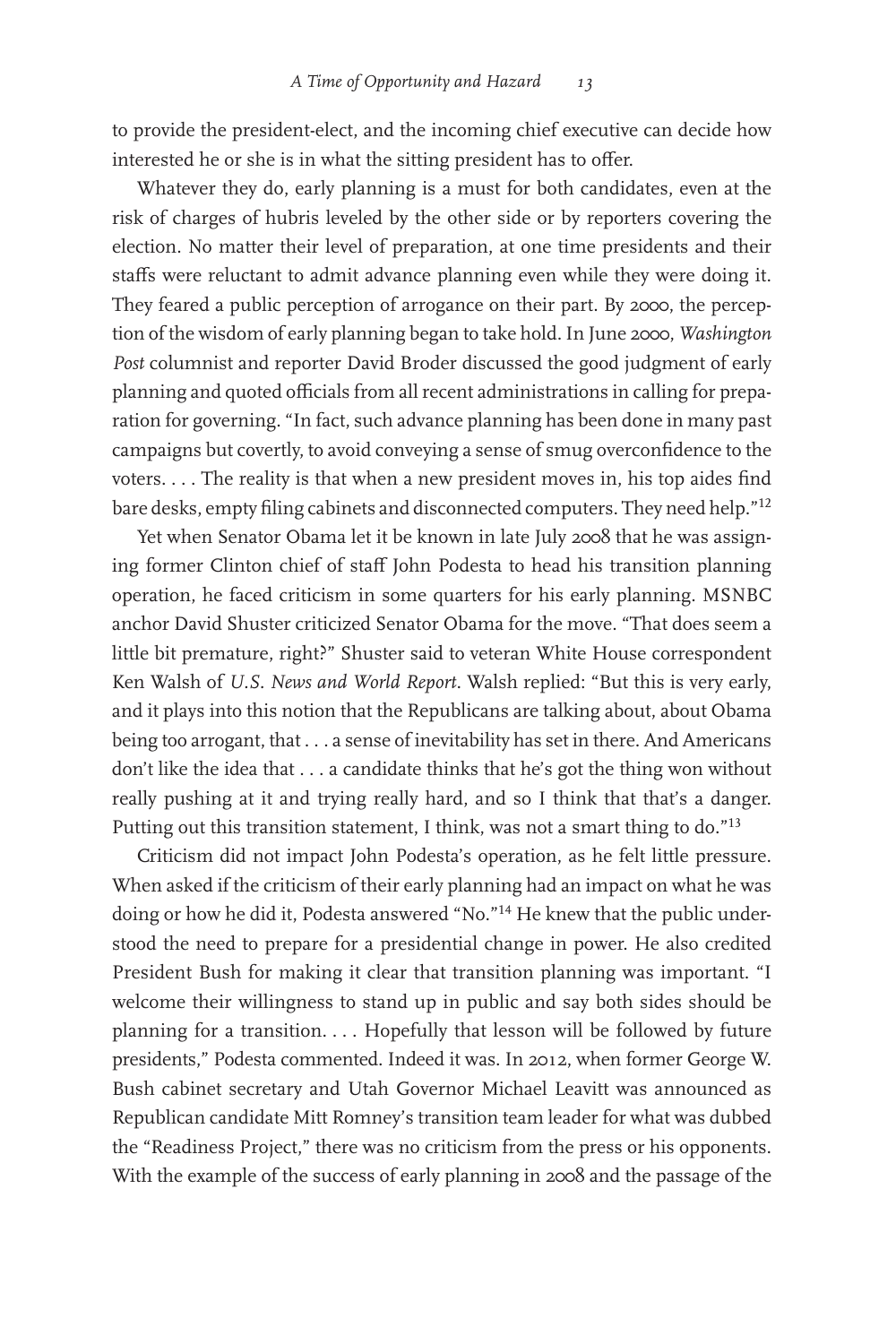Pre-Election Presidential Transition Act of 2010, early planning is now an accepted part of the passage of power between administrations. Then too in 2008, President Bush was the first chief executive since President Truman was in office whose vice president did not become his party's candidate to succeed him in the presidency. That meant that President Bush was in the unusual position of having no official ties to his party's candidate and could therefore step back from the presidential race in a way that his predecessors could not.

With the exceptions of President Kennedy's assassination and President Nixon's resignation, there have been nine planned transitions between elected presidents since the transition period was shortened in 1933 from the original approximately 120 days between the November election and March 4 to the roughly 75 days currently scheduled from the election in the first week in November to January 20. With the original long stretch between the election and the inauguration, presidents were not pressed for time to prepare for office in the same way they are today. The first transition scheduled to come under the umbrella of the January inauguration date was the 1953 one between Presidents Harry S Truman and Dwight D. Eisenhower. In that first shortened transition period, President Truman reflected a new concern for planning out the information-gathering and -dissemination processes. In an effort to accommodate the abbreviated schedule as well as the rapidly accumulating national security, budget, and policy information that should be exchanged between the incumbent administration and the presidential candidates, President Truman wanted to lengthen the information exchange period beyond the restricted 75-day schedule to well before the election.

President Truman began his preparations for the change of power during the spring of 1952, many months before the presidential election in November. Truman's plans included providing domestic, foreign policy, and national security policy information to the presidential candidates in the summer of 1952. That early dissemination of information to both major-party candidates following their nomination did not take place in the manner he planned, however. Nor did his successors work with the major-party candidates before the presidential election. It took until 2008 for an incumbent president to work successfully with both party candidates prior to the election. Through his work and that of people in his administration, President George W. Bush completed the transition preparation model first outlined by President Truman. Indeed, early planning had important payoffs for President Obama, payoffs that would have served Senator McCain equally as well if he had been elected.

In part, President Truman was moved to early transition planning by the cir-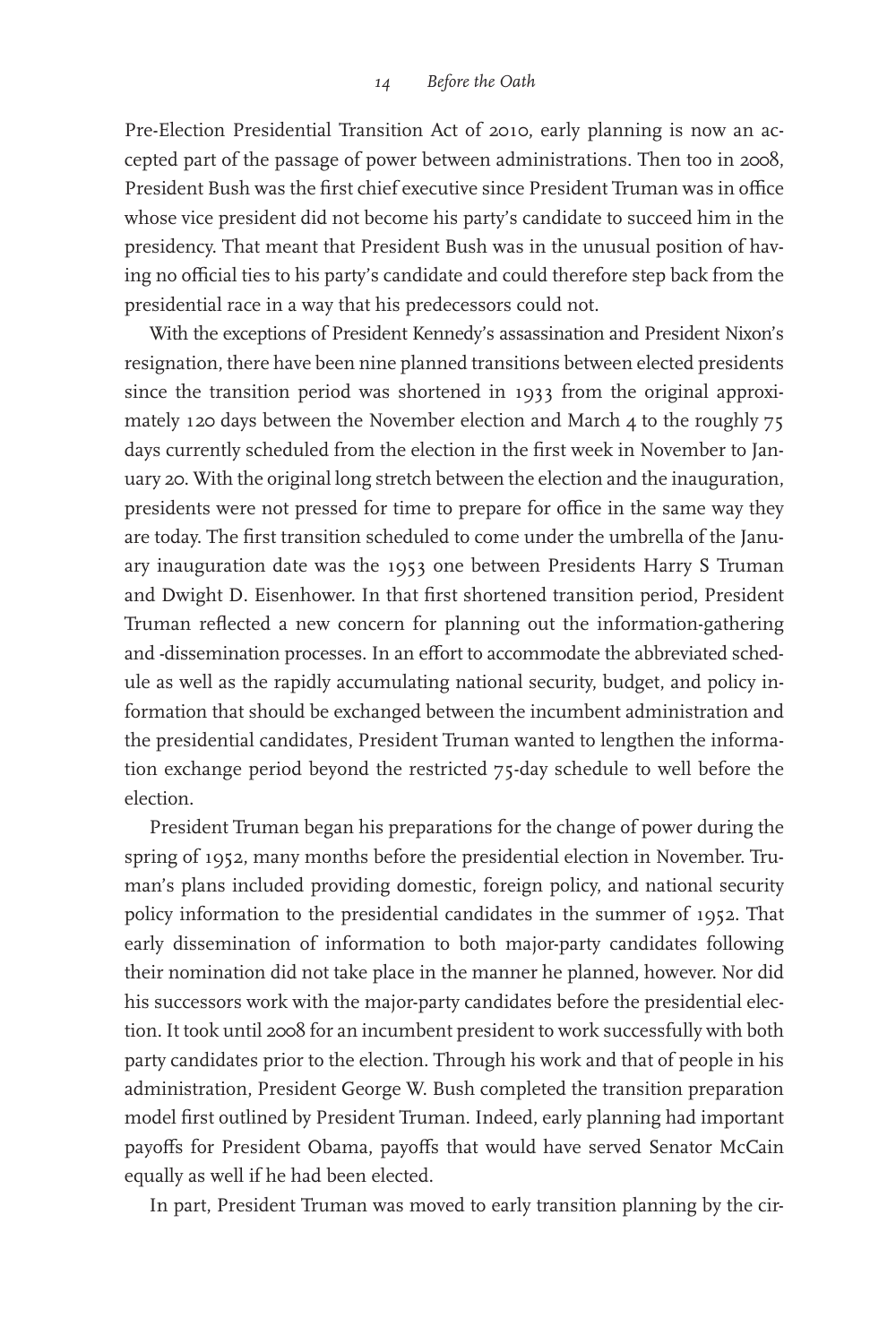cumstances of his own ascendancy to power. He entered the office in 1945 as a result of President Franklin D. Roosevelt's death with little knowledge of what was going on in government, including the planning for the atomic bomb. Ken Hechler, White House assistant to President Truman, commented that the president brought his staff together the day after his speech to Democratic party members at the annual Jefferson-Jackson dinner on March 29, 1952. At that dinner, Truman had announced that he would not be running for reelection in the coming year. He promptly began his planning in earnest for his transition out of power, which relied heavily on preparing the next president. "He called us all together and said, 'Now, whoever's elected this fall, whether he be a Republican or a Democrat, I don't want him to face the kind of thing that I faced when I came into office in 1945, completely unbriefed and unprepared."15 Truman continued: "I want this to be a smooth transition. . . . I want everybody to work hard on it between now and next January."16

President Truman's preparations covered the areas of central planning currently required of a president to effectively assume power: budget, foreign and intelligence policy, and domestic programs. The president turned to the Bureau of the Budget as his first line of preparations because of the broad reach of the agency as an information-gathering unit and the experience he had using the Bureau to prepare for a possible 1948 transition. Roger Jones, who worked at the Bureau of the Budget during Truman's term, described the president's efforts: "In the last year or so of Mr. Truman's administration, he looked to the Bureau to provide most of the tissue for transition to the next administration since he knew there was going to be a new president."17 Truman also relied on the Bureau because he had done so in 1948 when he was running for election, though that effort was a very low-key one. Roger Jones observed that the president "said it was essential for the Budget Bureau as the chief on-going piece of presidential machinery be prepared for a new president in case a new president was elected. . . . But he did ask that we very carefully analyze the party platforms, that we watch the statements made by the party candidates and that we be prepared to give briefings on where the government stood on these issues."18 The same kinds of preparations were taken in 2008, with Clay Johnson, deputy director of the Office of Management and Budget, organizing administrative agencies in the information-gathering process. They too followed the party platforms and the statements by candidates on their policy intentions.

Both Truman's experience and the new inauguration date for an incoming president led Truman to plan in a way his predecessors had not. While the gathering of information on programs and positions was important as a precedent to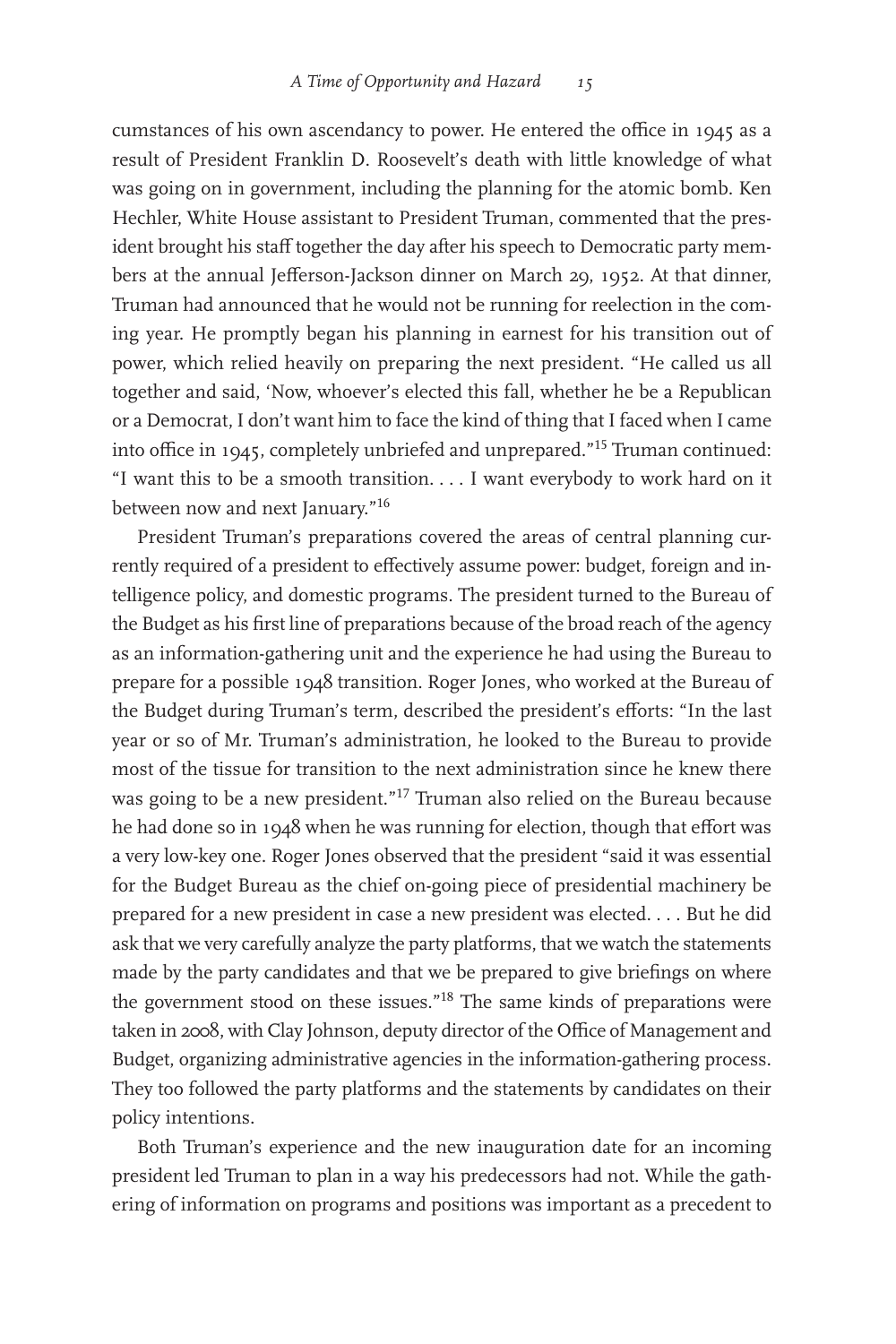be followed by all of his successors, one aspect of his transition planning was not adopted by his successor: preelection transfer of information to both of the major-party candidates. Adlai Stevenson accepted Truman's information offer, but Dwight Eisenhower did not. President Truman's idea of preelection planning was not adopted in 1952 but became an important consideration for those planning the 2008 transition.

The transition of 2008 was notable for closing a circle on transition planning that began with President Truman's early efforts in the modern transition period to bring about pre- as well as postelection preparation of candidates for the presidency. While Truman and those chief executives who followed him all provided some information to the president-elect and his team, the same was not true in the days before the November election, except in the area of intelligence information. Even after the election, there is no previous transition where there was a more systematic effort by the outgoing president and his White House staff to gather information administration-wide for the new team coming in.

Truman wanted to have the two major-party presidential candidates knowledgeable on government operations before the election, including White House and departmental operations. He wanted the candidates to be able to interact with the White House on issues other than national security policy. In 2008, representatives of the major-party candidates did work with White House staff on a variety of issues that went beyond candidate intelligence briefings, such as personnel and transition process issues. While not exactly what Truman was seeking, the 2008 transition caught the spirit of what Truman wanted to do. Through Chief of Staff Joshua Bolten and his staff, President Bush kept the major-party candidates well informed before the election about White House operations and any transition plans that were under way and the clearance process for nominees and also provided them with lists of positions a president can fill. Bolten brought together the candidates' representatives and let them know what information the president-elect and his team would get following the election and brought the two sides together to plan for the appointments process.

In 2008, the president and the White House staff involved in transition operations were able to get beyond the partisan suspicions that had crippled President Truman's 1952 efforts. During the summer after the two party nominating conventions, President Truman offered the party candidates, Adlai Stevenson and Dwight Eisenhower, meetings with members of his cabinet. Truman wanted the candidates to get briefings from the secretaries on the departmental issues they had been dealing with. Truman offered the candidates other briefings as well. In a letter to Eisenhower dated August 13, 1952, the president wrote to the candi-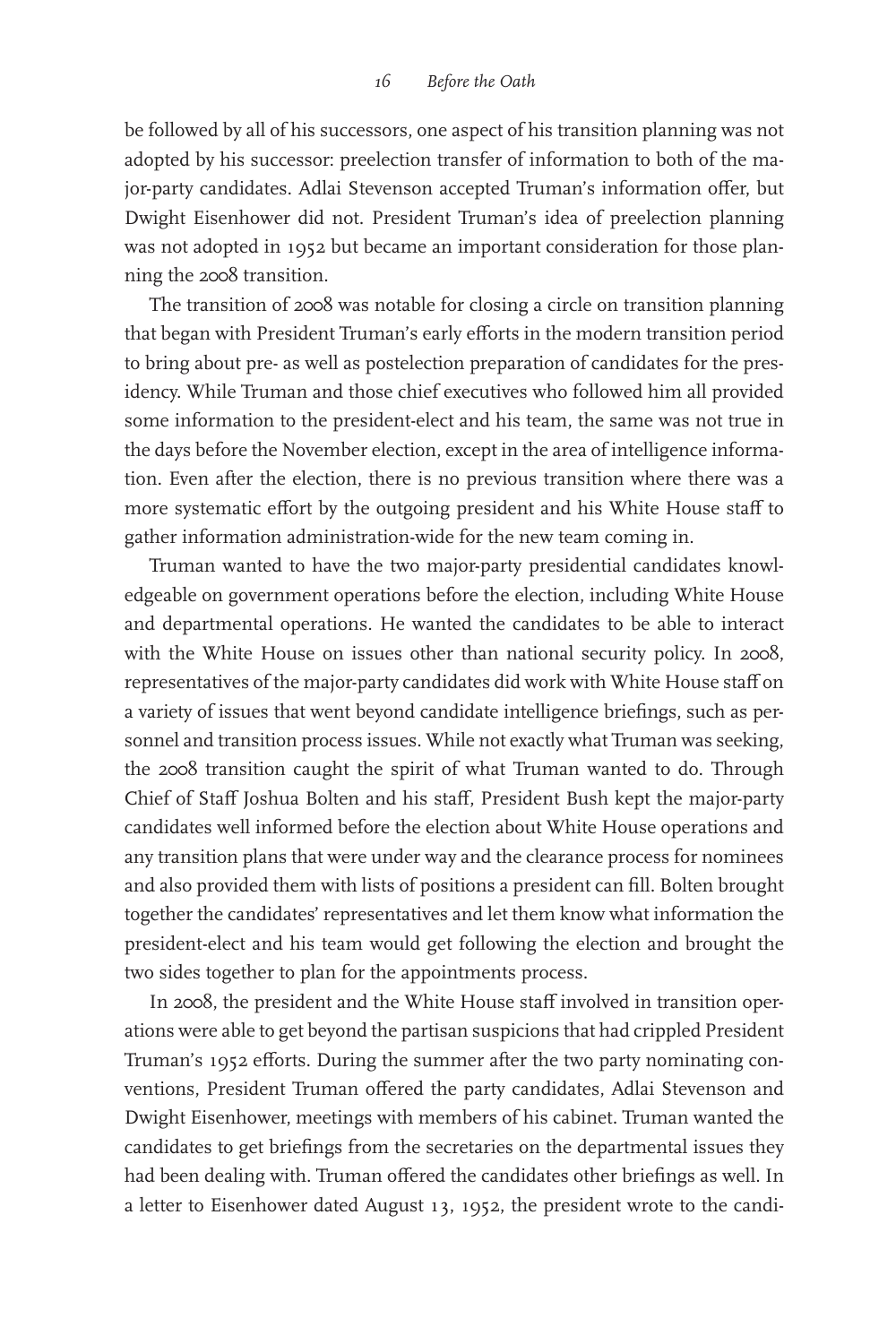date: "I'll have General [Walter Bedell] Smith and the Central Intelligence Agency give you a complete briefing on the foreign situation."19 Following the briefing with the director and other members of the Central Intelligence Agency, Eisenhower and Truman would have lunch with the cabinet. President Truman also indicated to Eisenhower that the CIA would provide him with information on the "world situation" on a weekly basis. After his initial CIA briefing, "we will have luncheon with the Cabinet and after that if you like I'll have my entire staff report to you on the situation in the White House and in that way you will be entirely briefed on what takes place."20

Dwight Eisenhower was reluctant to take advantage of President Truman's offers. He viewed the offer with a high level of suspicion. In his response to President Truman, Eisenhower wrote: "In my current position as standard bearer of the Republican Party and of other Americans who want to bring about a change in the National Government, it is my duty to remain free to analyze publicly the policies and acts of the present administration whenever it appears to me to be proper and in the country's interests. . . . I believe our communications should be only those which are known to all the American people. Consequently I think it would be unwise and result in confusion in the public mind if I were to attend the meeting in the White House to which you have invited me."<sup>21</sup> Feeling slighted by Eisenhower's brusque turndown, President Truman wrote a heated handwritten response to him. "I am extremely sorry that you have allowed a bunch of screwballs to come between us. You have made a bad mistake and I'm hoping it won't injure this great Republic."22

The exchanges between the two men colored the remainder of their transition; although President Truman offered his plane to Eisenhower for the presidentelect's trip to Korea, Eisenhower made his own arrangements, which included travel by military transport and by ship over a 15-day period. During his campaign, Eisenhower said that he would go to Korea to see the conditions for himself and work at finding a solution for the conflict. Truman offered to facilitate his journey, but Eisenhower demurred. The suspicion between opposing party presidents and their teams remains an issue, but today the need to cooperate in preparing for office is deemed more important by both sides than are the points that divide them. Deputy Chief of Staff Joel Kaplan, who worked on domestic policy issues in the final year of the George W. Bush administration, spoke about the need to cooperate that brought the Bush and Obama teams together. "What I think is great about it was there was just a recognition on both sides that there was just a lot at stake and we had to get it right," he said.<sup>23</sup> "We took it from the president and Josh [Bolten] and Blake [Gottesman, deputy chief of staff for oper-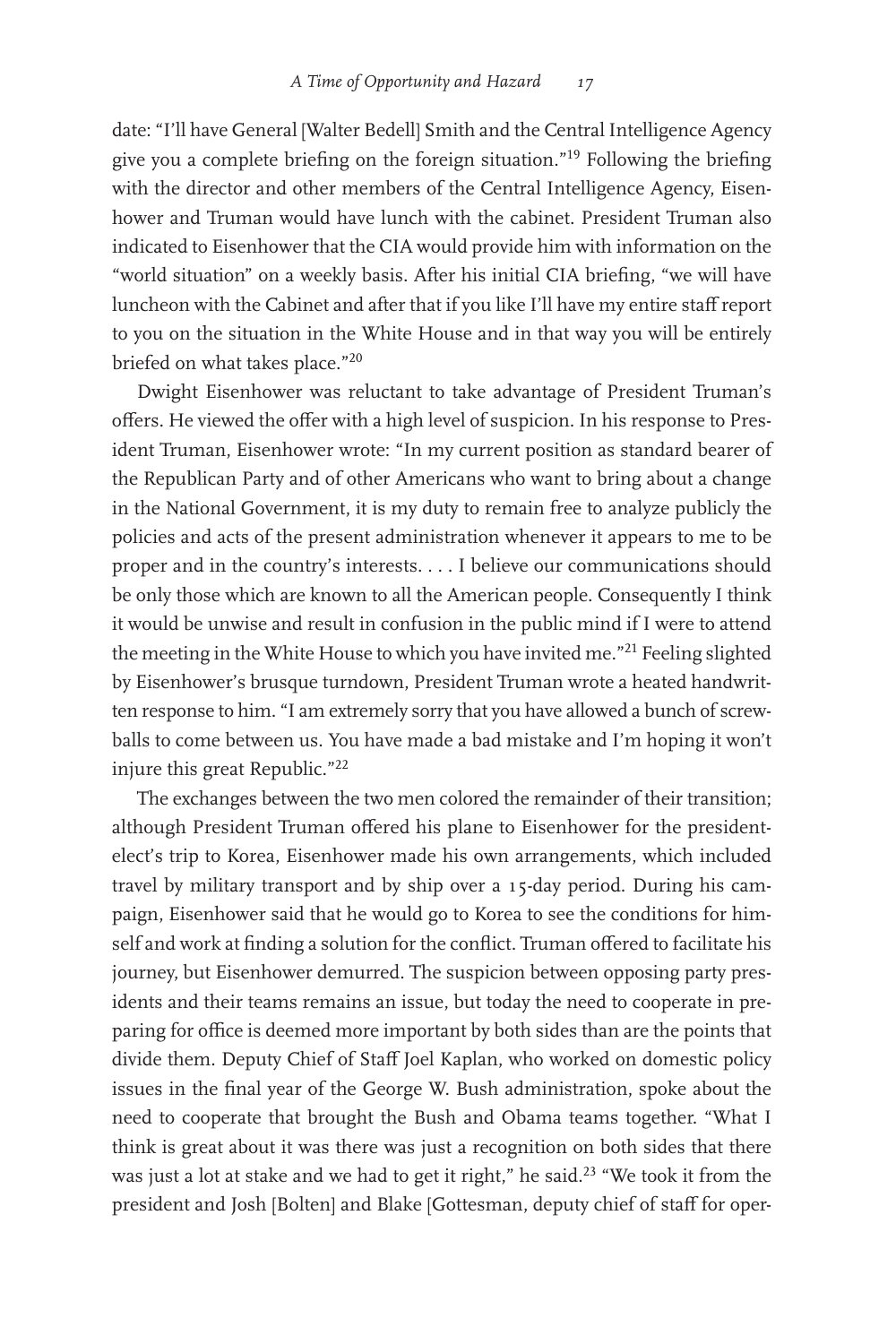ations] and Steve [Hadley] really took it incredibly seriously, and to their credit so did the incoming team." The party divisions that stopped earlier administrations from cooperating with one another did not prevent the two sides from working together. "Even though we are from different parties and obviously they spent the year beating us up and all of that, everyone put that aside, and I thought it was really terrific." Transitions have so many benefits for governing that presidential candidates and their teams now view planning as a central part of the passage from the campaign to the presidency, no matter which party is in office or coming in.

#### **Ten Ways an Effective Transition Benefits a President**

The preparations of the Bush and Obama national security teams set the stage for them to consider in an informed manner a very important issue arising as the new president prepared to take office. This benefit alone justifies the kind of work both sides did in holding principal-to-principal meetings and preparing templates to gather the information each side regarded as important to understanding the issues the incoming president would soon have to deal with. In a broader sense, an effective transition buys a new administration the chance to take advantage of the opportunities that exist at the beginning of an administration and to reduce the hazards that inevitably lie in wait. The benefits range from the direction of government to the reputation a president establishes in his early days.

#### 1. Continuity in Government

Personnel, knowledge, and programs are in a volatile state when experienced people are leaving an administration and new ones are coming in. Continuity in government programs and decisions as well as crisis contingency plans are important in such a vulnerable time. The threat on the 2009 inauguration is a good example of the difference a transition can make to a president's effective handling of a potential crisis early in his presidency. "At a time of war, you don't want there to be any gaps, but particularly any extended gaps in having knowledgeable people [in office]," said Joe Hagin, deputy chief of staff in the George W. Bush administration.<sup>24</sup> Hagin was the White House staff member responsible for overseeing emergency preparations. Chief of Staff Joshua Bolten explained the importance of what Hagin was doing in terms of continuity of government. "Joe spent a lot of time trying to make sure that, before we left, we had in place the best possible emergency procedures and that we had mechanisms to make sure that people were trained and that there would be continuity between the administrations," Bolten said. "He worked a lot with the military office as well as on the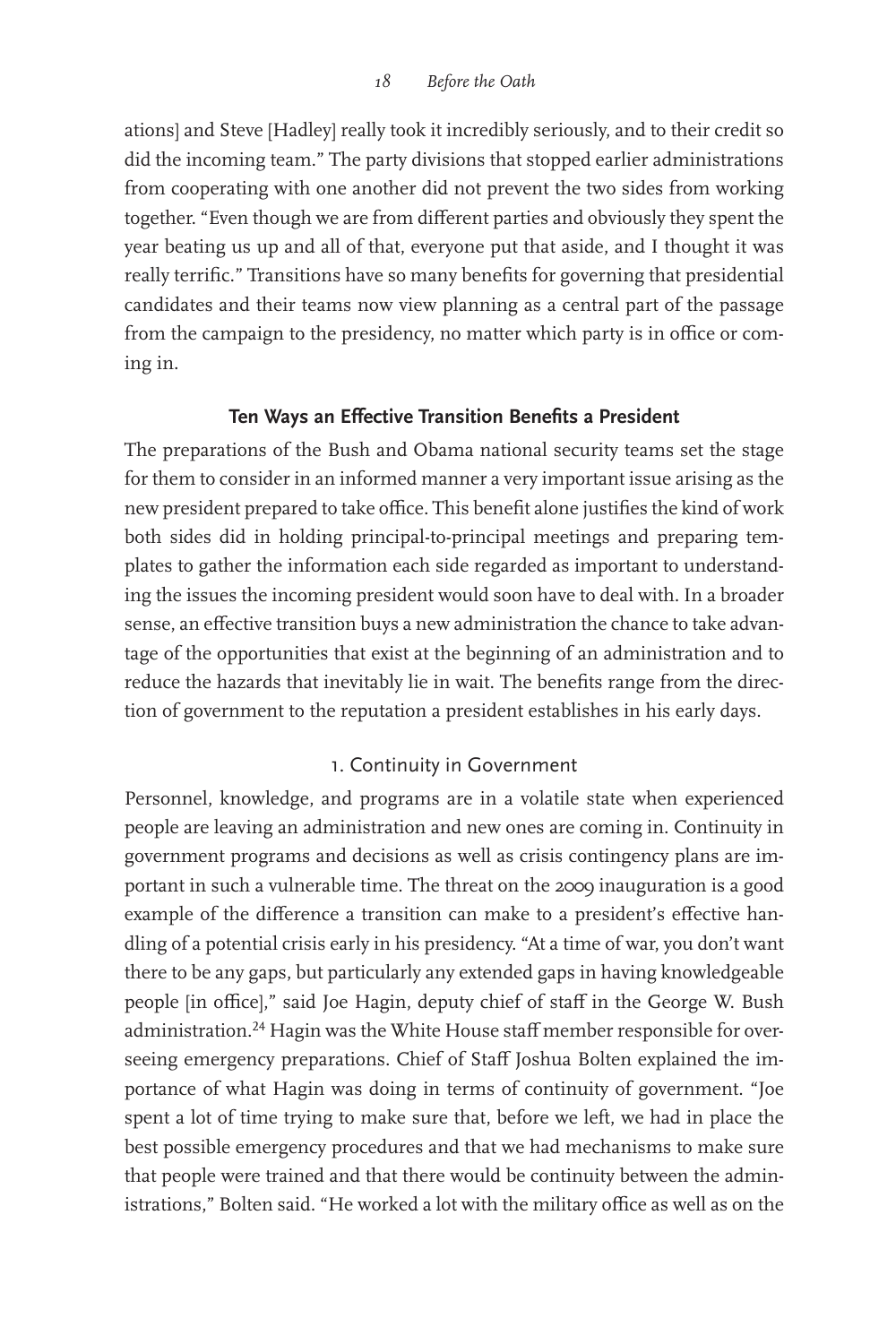infrastructure, the physical and technological infrastructure that goes with responding to an emergency."<sup>25</sup>

Recent examples of attacks on democratic governments provide a sense of the vulnerabilities that exist at election and transition times. On June 30, 2007, three days after Prime Minister Gordon Brown took office in the United Kingdom, there was a terrorist attack at Glasgow International Airport. A day and a half earlier two bombs had failed to go off in London. The March 2004 Madrid train bombings that killed 191 people came three days before that country's general election. With war in Afghanistan and Iraq under way in 2008, continuity in governing was essential to make sure the nation was protected during a vulnerable time.

Continuity in government is important in more than a national security sense. With few guidelines for how personnel and programs are to make a transition from one chief executive to another as well as from one department secretary to another, presidents need to take action when they leave government that assure continuity in programs and in the personnel assigned to carry on staff functions. The number of positions an incoming president will fill during his tenure is too large to fill in the first month in office or even the first year. Bradley Patterson, who once served in the White House and today studies its organization, estimated in 2008 that the president and his White House staff have an estimated 7,854 positions they can fill.<sup>26</sup> These include approximately 1,200 presidential appointees requiring Senate confirmation; about 1,500 part-time appointees for boards and commissions; 154 commissioned White House staff members; 2,300 non-career Senior Executive Service and Schedule C positions; and another 900 people who fill the White House staff offices as well as executive residence staff.<sup>27</sup> With so many positions to fill, a president and his staff need to set priorities.

In order to assure continuity in government programs, a president sets up a transition team focused on the budget as a priority. The president is called upon by law to present a budget to the Congress in February, less than a month after he comes into office. He must consider as well how the executive branch departments and agencies are going to implement the programs in operation and ones that may be coming online. With a budget of \$3.8 trillion in spending for FY 2013 and 2.1 million civilian employees in the federal government, it is not easy to establish direction of government.<sup>28</sup>

#### 2. Direction of Government

The presidential transition is an important element in establishing the direction of government. With a clear campaign agenda, an incoming president can quickly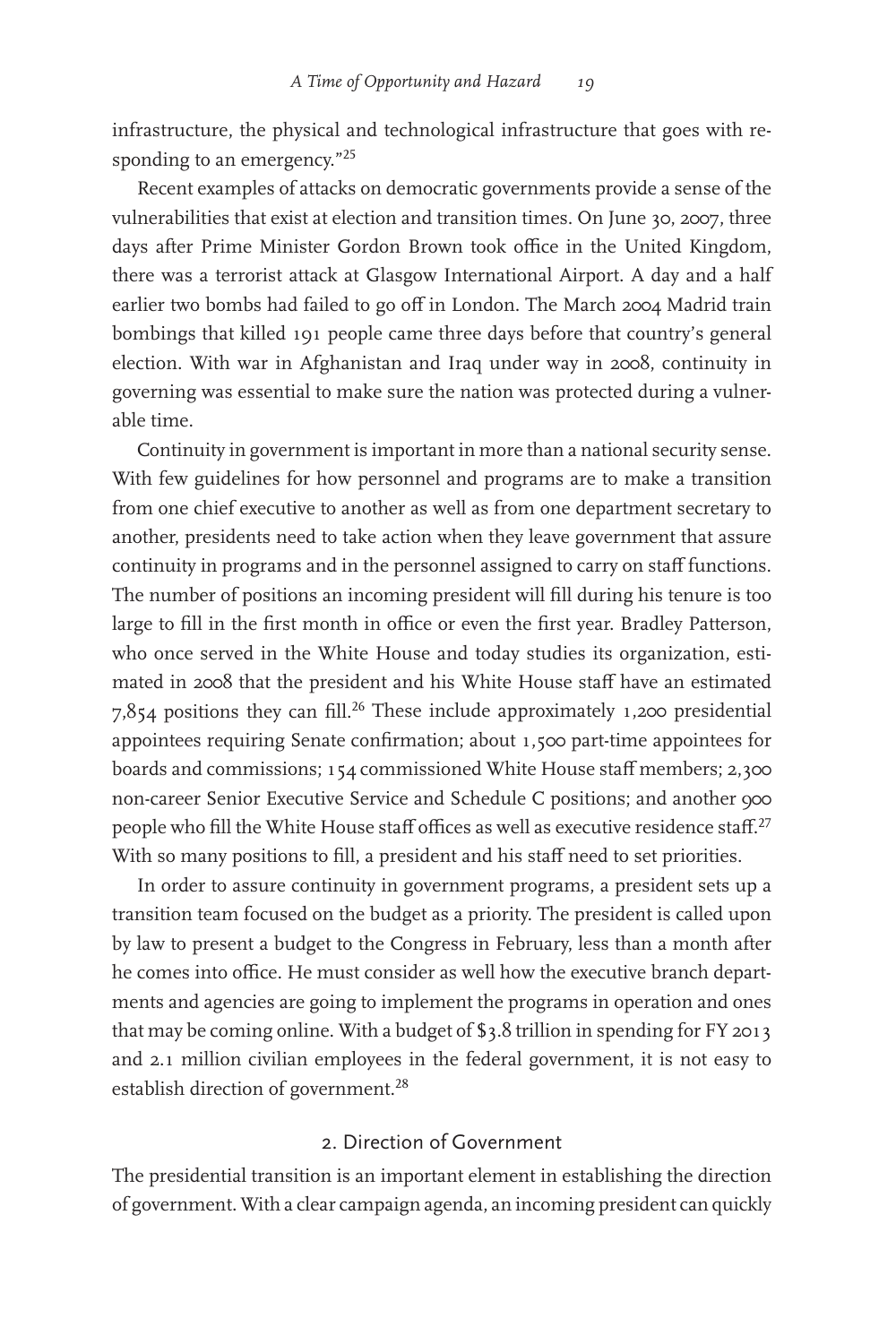signal his governing priorities. President Reagan signaled his intention to carry through on his budget and tax cut priorities in his first days in office. Less than an hour after he had been sworn into office on January 20, 1981, President Reagan signed a memorandum that was followed the next day by an executive order freezing the hiring of civilian federal workers. "I pledged last July that this would be a first step toward controlling the growth and the size of Government and reducing the drain on the economy for the public sector," the newly inaugurated president said. "And beyond the symbolic value of this, which is my first official act, the freeze will eventually lead to a significant reduction in the size of the Federal work force. Only rare exemptions will be permitted in order to maintain vital services."29 The following day he signed a memorandum cutting by 5% "obligations for consulting, management and professional services, and special contract studies and analyses. . . . Cut obligations for travel by 15 percent" and halting the "procurement of furniture, office machines and other equipment, except military equipment and equipment needed to protect human life and property." As a last measure, Reagan provided: "I am directing that Members of the Cabinet and other appointees set an example by avoiding unnecessary expenditures in setting up their personal offices. Appointees are not to redecorate their offices."<sup>30</sup> In an area where the president had discretion, Reagan moved quickly to set the tone. Just as quickly, the Senate confirmed all but two of his cabinet nominees that first day.

For other presidents as well, transition planning meant an early start on their policy initiatives. "We weren't stumbling around the first couple of months of the administration," commented Deputy Chief of Staff Joe Hagin about the transition of George W. Bush in 2000–2001. "We were able to get right down to business."31 Because those handling the White House transition—Andy Card, Joshua Bolten, and Hagin—had served in previous administrations, they knew where the traps lay. "We knew all the basics that allowed us to at least walk from the first day rather than crawl," he said. "That is important." From that beginning, the president and his administration focused on their priority issues at a tempo of their choosing without being sidetracked by the agendas of others. In their first year, though, they found that they had to change course. First, on June 6, 2001, the Republicans effectively lost control of the Senate with the change of party affiliation of Senator James Jeffords of Vermont from Republican to Independent and his indication he would caucus with the Democrats. That switch meant, at a minimum, alterations to some of President Bush's agenda items, such as his tax cuts. September 11 meant further changes in policy priorities as well as significant challenges to the economy.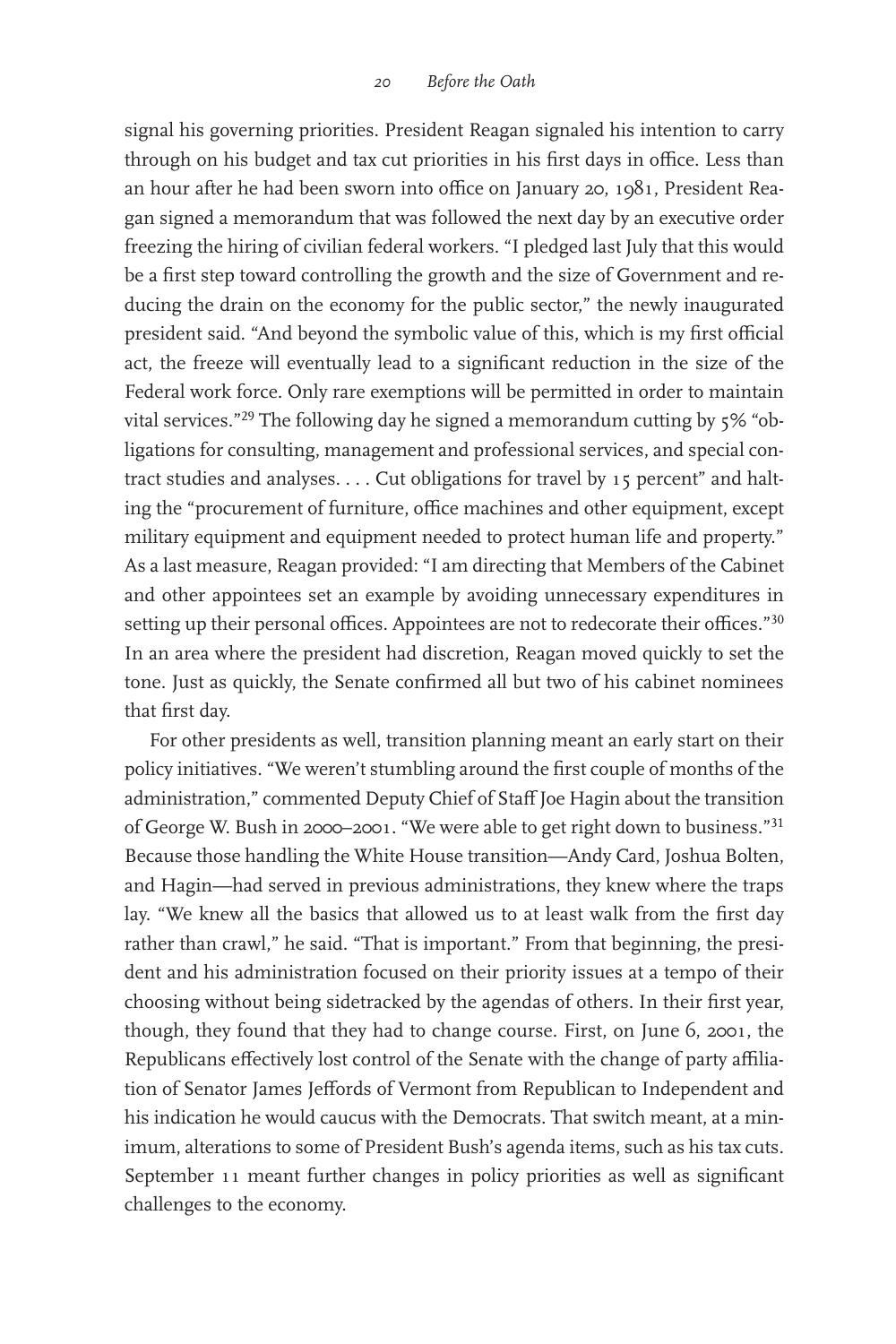In the case of President Obama and his team, the first weeks were productive ones with executive orders, memoranda, proclamations, and legislation important to the administration and the Democratic majority in Congress. With a financial collapse a distinct possibility, the president wanted to establish early that his administration was under way and taking hold of the crisis. In his first ten days in office, President Obama took executive action through a series of ten memoranda directing the bureaucracy to take action on certain subjects. He also signed nine executive orders dealing with a range of domestic and national security issues, including a review of our policies dealing with detainees in Guantanamo Bay, abortion, and ethics requirements for members of the administration. All of these actions required a great deal of preparatory work during the transition period.

#### 3. Seizing Political Momentum

Getting off to a fast start has the benefit of leaving little blank space for your critics to fill and represents an opportunity to discuss what you want to talk about. Max Stier, president of the Partnership for Public Service, a group that facilitated transition discussions in the late spring of 2008 and 2012 with teams representing those running for the presidency, commented on the importance of the transition in dominating discussion as a president comes into office. "I think especially in today's political climate to actually have an affirmative agenda, your honeymoon period gets shorter and shorter and shorter. Your opportunity for change is much, much greater at the very front end of your term. And so the faster you do your transition, the faster you actually have the ability to have people in place to execute on your positive agenda, and you spend a lot of time reacting to things as the term lays out," he said. "The idea of a quick transition also means you improve your likelihood of actually making it happen by making it fast, because there are fewer things—the political momentum is with you in a way that just dissipates really quickly, and there are going to be fewer people that are going to stand in your way to get your stuff done at the front end. That's the up side."32

President George W. Bush had an agenda ready to go that rolled out their chief initiatives in a weekly order. That way, the amount of time spent on the outcome of the election was held to a minimum. He had an order of initiatives that went from his first week in office until his sixth. Each week had a policy theme to it. The issues went from education in the first week to establishing the Office of Faith-Based Community Initiatives in his second. That week President Bush also signed an executive order designed to clear away bureaucratic hurdles for nonprofit agencies dealing with five executive branch departments that often interact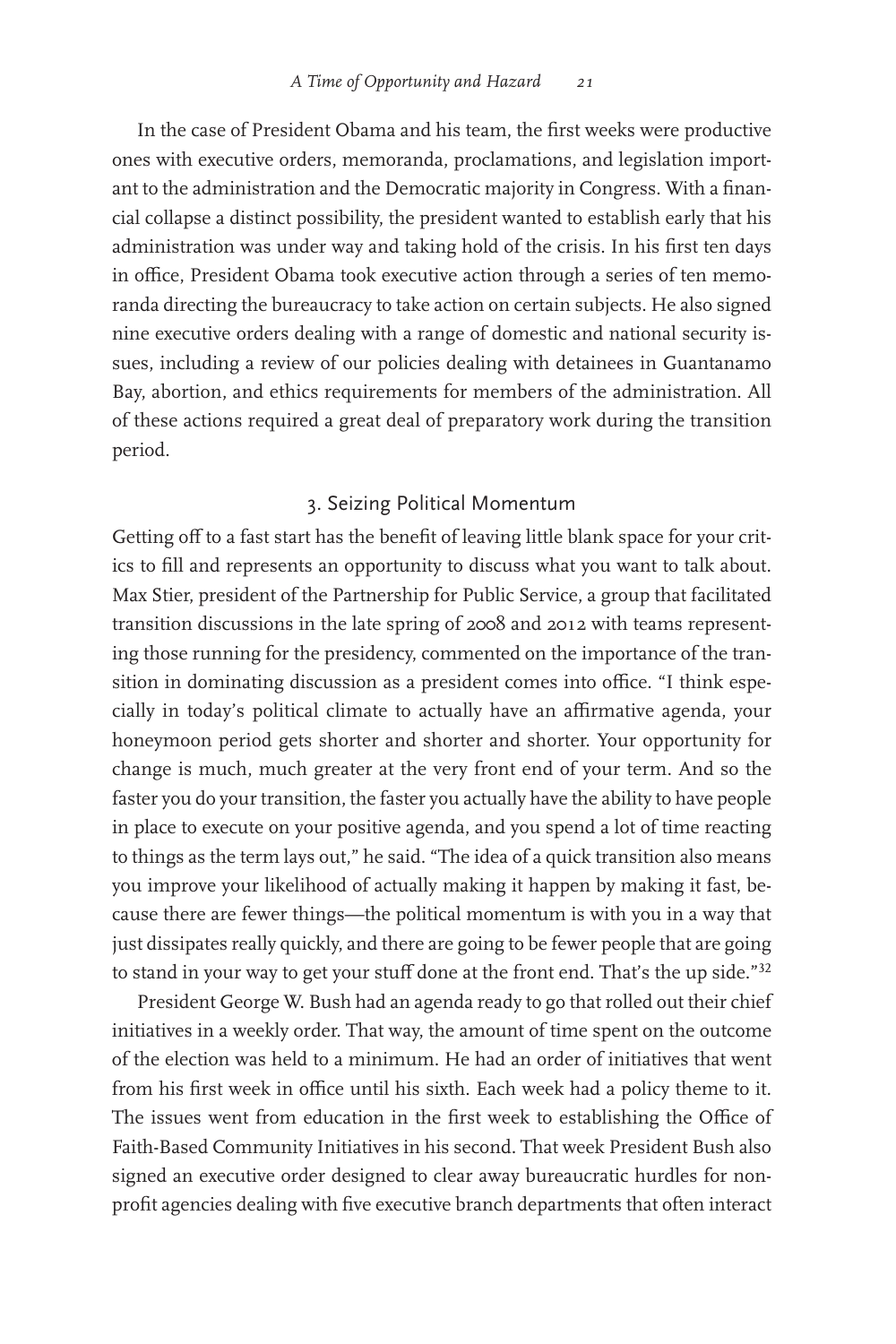with community organizations: Justice, Housing and Urban Development, Health and Human Services, Labor, and Education.

Each week the president spoke on the issue of the week, and so too did members of his cabinet. He followed those first three weeks of education and faithbased issues with ones devoted to increasing military spending and tax reform. With each of the issues, President Bush spoke on the issue, often brought in congressional leaders to discuss the subject, and traveled outside of Washington to speak to relevant groups. The discussion of military spending, for example, included speeches to troops at Fort Stewart, Florida, and at the Norfolk Naval Station in Virginia as well as to National Guard members in Charleston, West Virginia.

While he spoke on issues of his choice, he also worked on issues that surfaced requiring presidential attention, including the early April downing of a military intelligence plane over China. He emphasized his role as chief executive through his swearing-in ceremonies with each of the cabinet members and a talk about the subjects that they handled in their individual departments. Taken together, there was little room for his critics to surface and get attention for their positions. News organizations were interested in following the new faces in the executive branch, most especially the president. President Bush gave them a great deal to write about. So much so, in fact, Democrats and reporters spent little time on President Bush's status as the last president since Benjamin Harrison in 1881 to enter the presidency with fewer popular votes than his opponent. Their early transition planning enabled Bush to enter office as a reasonably strong president, not one weakened irreparably by a cloudy election.

#### 4. Quality of Information

Gathering information well before a president comes into office is important because the previous administration removes its papers and digital records from the White House before the new occupant comes in. The more a president and his team know when they come into the White House, the more quickly they can get started. Chief executives come into the White House with no institutional memory awaiting them as an informational support system; only the Counsel's Office and the National Security Council retain files from the previous administration that the new presidential team can use. The Presidential Records Act of 1978 requires that presidential records leave a White House with the outgoing president. How much information is available to the incoming team about the operations of the White House and the fifteen cabinet departments depends on the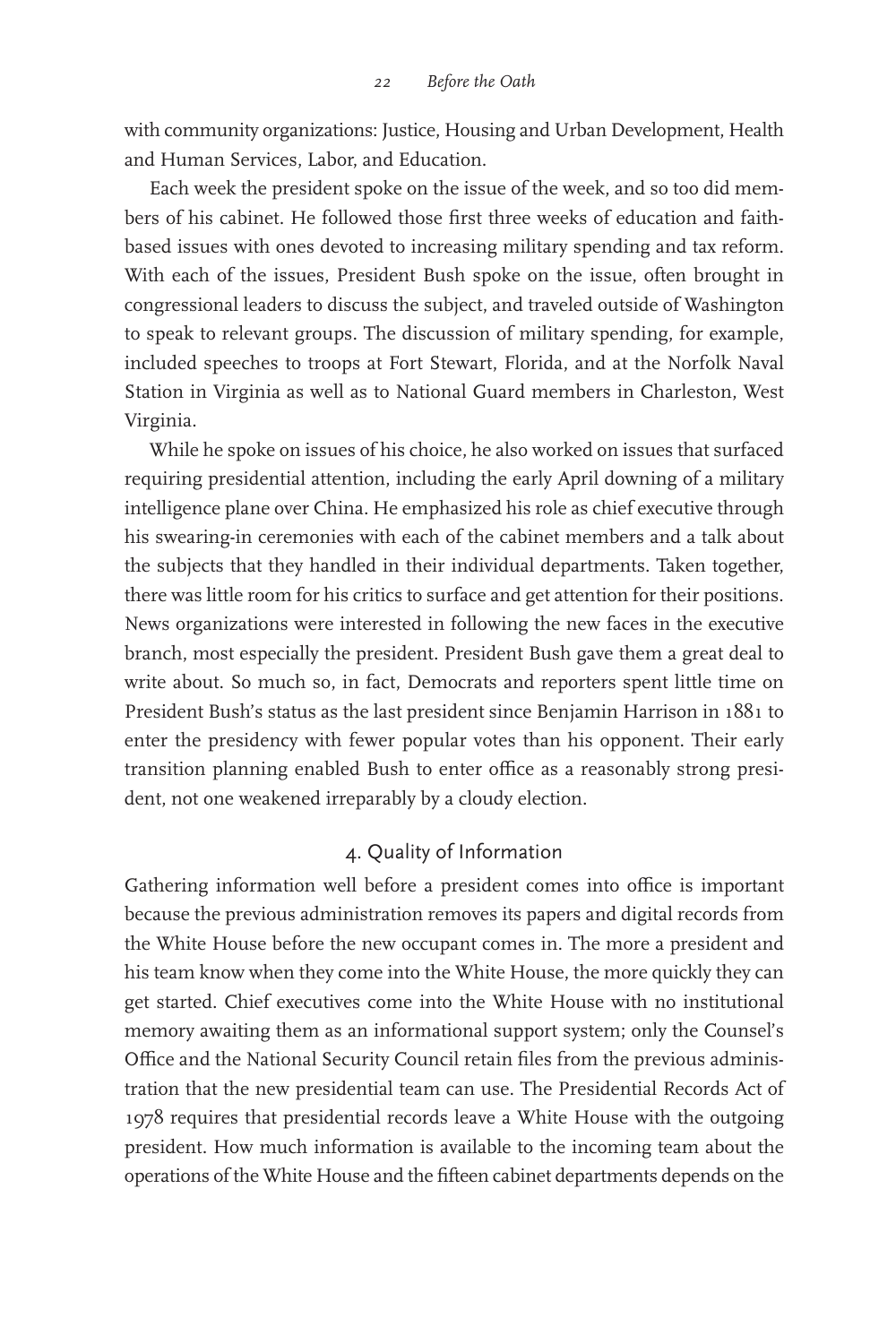preparations provided for by the incumbent White House and the cooperation of the department secretaries and their deputies. The trucks begin pulling up to the White House in December to load in the boxes of White House Central Files that are still in the building. The end result is that when a new administration comes into office, the desks and file cabinets are empty. Having so many records leave the building is a big hurdle for the new team, which wants to get up to speed quickly.

The outgoing administration helps the new team assemble information important to a fast start. The agency review teams assembled by the transition team for President-elect Obama during the transition period made a difference in the kinds of information the policy teams worked with as they developed initiatives for the early days of the administration. They had 517 people on the agency review teams fanned out through government to find the status of programs in the departments and agencies and what was working and what was not. They had information assembled by the General Services Administration on the functions and responsibilities of each of the units. The President's Management Council, composed of the chief operating officers in the government, typically the deputy secretary of the departments and the largest agencies, produced information for the transition team about the hot issues and upcoming schedules important for each unit. Once the new team came into office, they had current information on the department or agency from both their own review teams and from those in office in 2008.

In coming into the White House, an early start is important because incoming staff need time to figure out the functioning of the offices they are going to occupy. There are many ways in which White House functions and operations will continue whether a Democrat or Republican holds the presidency, but there are fewer people serving across administrations in those offices at the career level as in the past. Anita McBride, who came into the White House at the beginning of the Reagan administration and returned for each Republican administration thereafter, noted the gradual loss of institutional memory from the time she first served in the White House in 1981. "People who had been there twenty and thirty years that were training all the new administrations weren't there, and that was very striking to me coming back in 2001 and coming in as acting director of White House personnel and not having the go-to people that I was used to in the past just to help you get started," said McBride.<sup>33</sup> With fewer people to train those coming in, an early start is important to develop the necessary information from other sources than career people.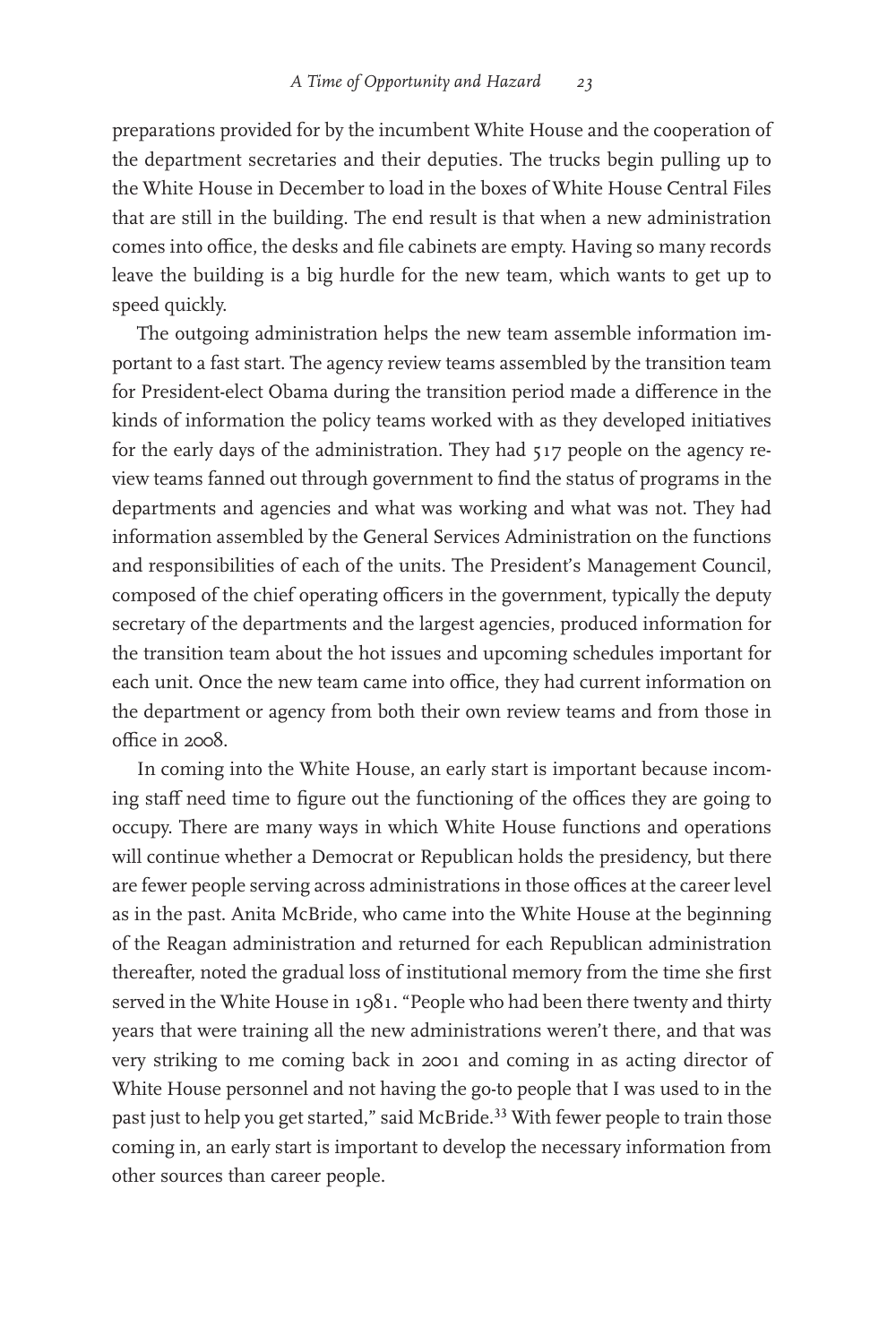#### 5. Reducing Mistakes

The transition is a vulnerable decision-making period. There are important choices to be made, and mistakes are costly, especially in the appointments area. If a president-elect makes a mistake, it can drag on well into the new administration. The area of presidential appointments has tripped up several recent administrations as they started out of the gate. It took President Clinton until the middle of March to get his candidate for attorney general confirmed. It turned out that his first nominee, Zoë Baird, had not paid the required Social Security taxes for two household staff members. *Time* magazine carried a headline: "Clinton's First Blunder: How a Popular Outcry Caught the Washington Elite by Surprise."<sup>34</sup> *Newsweek* early on painted a portrait of an administration coming into the White House without a grasp on governing. "The transfer of power may have looked seamless on TV, but behind-the-scenes chaos reigned during the first days in the Clinton White House," the authors wrote. "The switchboard was overwhelmed, in part by callers complaining about Zoë Baird's nomination as attorney general. Many top aides were unreachable because offices—and direct phone lines—were still being assigned. Even the computer system wasn't working."35

In such an environment, it was difficult for the president and his staff to handle the problems associated with the attorney general position. President Clinton went through another nominee, federal judge Kimba Wood, before finally settling on the Florida state attorney in Miami, Florida, Janet Reno. It was February 11 when he nominated her and a month later before she was confirmed by the Senate. The problems from that one nomination caused trouble for him in other areas.

In contrast, President George W. Bush wasted little time at the start of his administration over inappropriate cabinet nominees. He had one nomination that caused trouble, but the situation was resolved fairly quickly. When Linda Chavez was named secretary of labor, information surfaced that she may have previously had undocumented workers as household help. When confronted with information that she had helped support an illegal worker, she stepped down. While the Clinton attorney general process took over three months from the naming of the first nominee to Reno's confirmation by the Senate, the Bush labor secretary flap traveled the same distance in three weeks.

Max Stier discussed the protection an administration has if it starts planning early. "There's also a protection against a down side, which is there are lots of risks out there. The world is an ugly, scary place, and not having a quick transition means you are more likely to be subject to a risk that you don't have your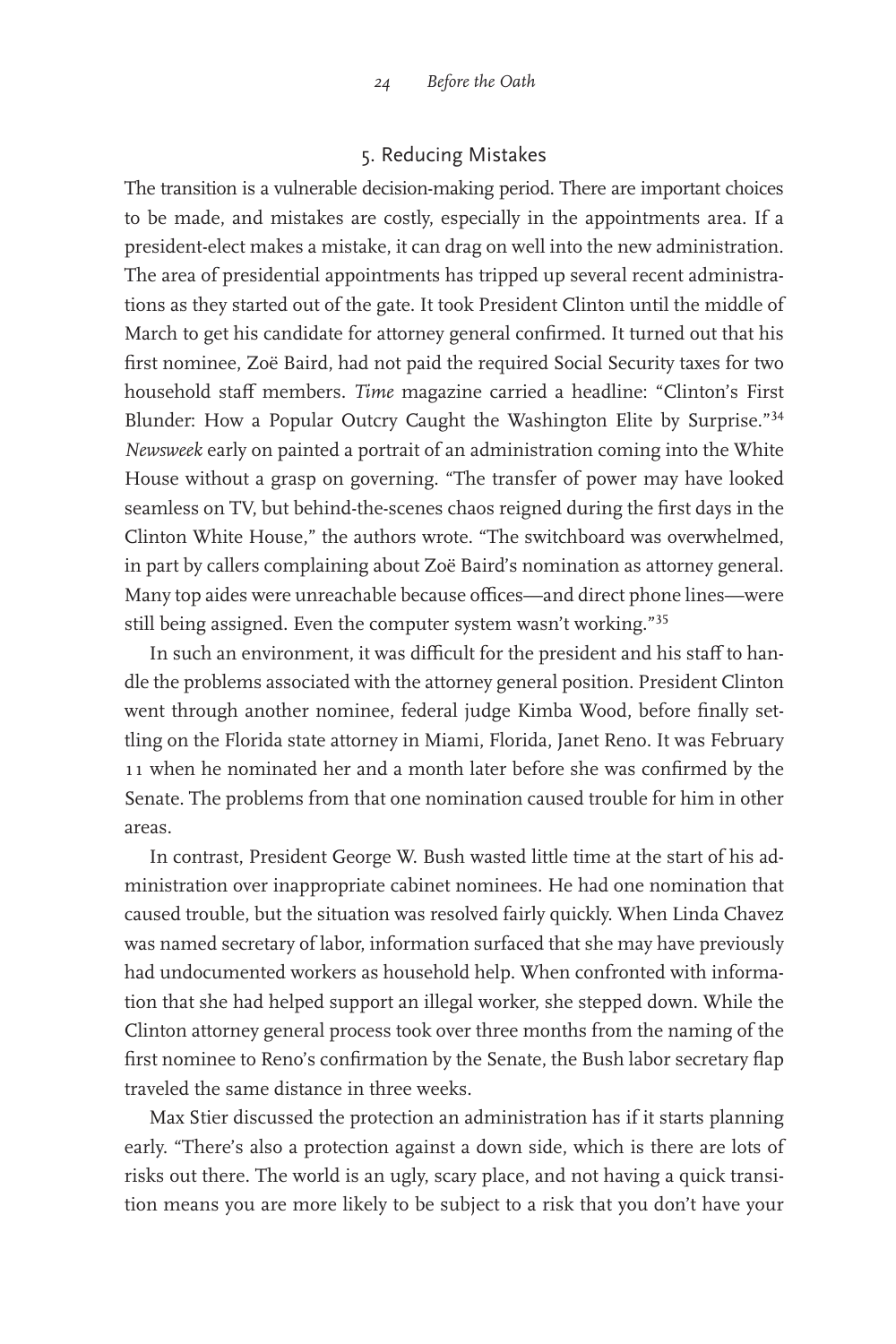team in place to deal with," he said.<sup>36</sup> In his view, there is an opportunity a president squanders if he does not begin planning early. "I think there's both upside loss and downside risk that you can avoid by effective, quick transition, and I do think that the metric of doing better than the last person is insufficient not only because no one's done it well but also because the world is changing so quickly that the requirements for doing it faster are all the more important."

#### 6. Effective Working Relationships

When presidents establish early relationships with congressional leaders, what difference does it make for them? While the relationships may come apart, they sometimes exist long enough for a president's policy priorities to get enacted. President George W. Bush provides a good example with the early relationship he built with Senator Edward Kennedy. Jim Manley, a Kennedy aide who was present at the time, recalled an exchange between President Bush and Senator Kennedy that helped them work together to further the president's No Child Left Behind legislation.37 President-elect Bush's initial foray into education was to bring together key congressional players in the area of education as he planned an initiative his first week in office. In late December, he brought together at his Texas ranch those he and his staff considered the key players. Senator Kennedy was not invited to the gathering.38

In his first week in office, President Bush had another meeting of Senate and House members involved in education issues. This time the meeting was at the White House and included the key players on education, Democrats as well as Republicans. This time the president saw an opportunity to work with Senator Kennedy. "At the end of the meeting, the President looked around the room and said to Senator Kennedy, 'The press is waiting for you out there, and they're going to try and drive a wedge between you and I right away over the issue of'—I think it was probably testing and standards—'and I hope you won't do anything to fall into that trap.'"39 Manley said "Kennedy agreed, and sure enough we walked out the door. I don't think we ended up going to the microphones. We started walking right to his van, which was parked on the drive, . . . There was a large pack of . . . reporters, and they're just shouting questions at Kennedy. 'What's your view on this? What's your view on that?' And Kennedy just kept right on going and got in the van and said a few innocuous words." Manley viewed the senator's response as important to the two men's working relationship: "That sent an important signal to the administration, to the President that he was someone that could be trusted." In Manley's view, the discussion and understanding between Bush and Kennedy was "probably a key, defining moment in the relationship, because the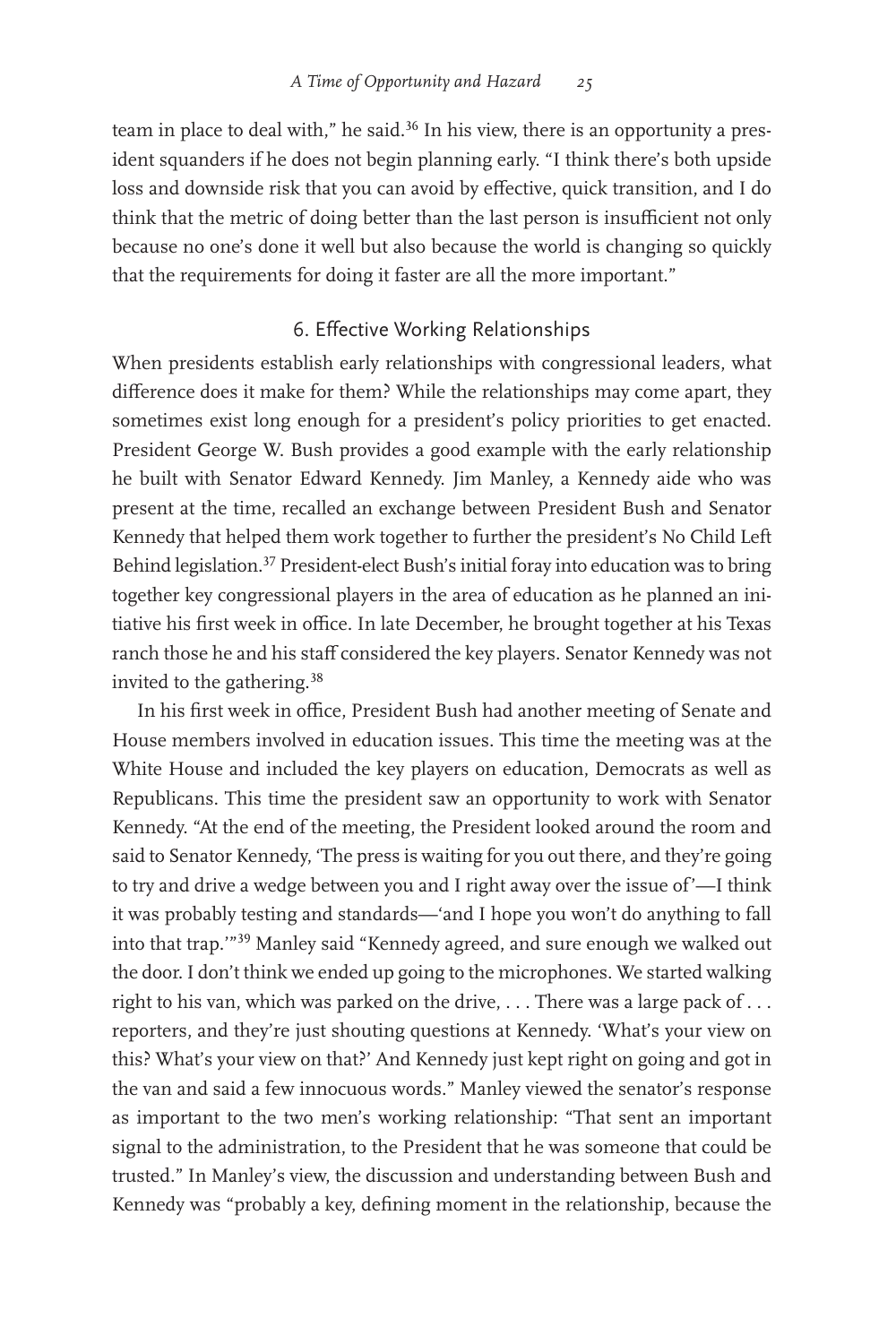White House was astute enough to realize that the potential for a stakeout had disaster written all over it, and Senator Kennedy was smart enough not to fall into the trap." It was, he said, "a pretty subtle, but pretty important telling point. "After the initial mix-up, they identified Senator Kennedy as someone that they could do business with. And under great opposition, if you will, from many within the party and within the leadership, Senator Kennedy worked to pass No Child Left Behind," he added.<sup>40</sup>

Beyond the White House, a good presidential transition can make a difference to the quality of the relationship between the political team coming in and the career staff in the departments and agencies. An effective transition "enables you to get the trust very quickly of the career staff," said Dan Chenok, who worked in the Office of Management and Budget as a career staff member during both Democratic and Republican administrations before leaving to the private sector. As a member of two agency review teams for the Obama transition, Chenok saw the importance of the president-elect's transition operation to acquiring the trust of career staff: "It is really important for there to be a good trust relationship as quickly as possible between the incoming team and the career staff. The trust relationship often gets built up in the transition."<sup>41</sup> In addition to the relationships, in those early days it is also necessary to build the "working parameters" of the relationship, said Chenok. One of the ways the Obama transition operation built links with career staff was to bring onto their transition teams former members of the agencies who had both knowledge of agency operations and who had preexisting relationships with career staff.

#### 7. Taking Advantage of Goodwill

For a short while, the president has the goodwill and attention of the public and the Washington community. Even in politics, people do not want to attack the newcomer until there is substantial reason to do so. In the early days, if he has strong poll numbers, there is little advantage for a president's opponents to go on the attack against the administration's people and positions. Instead, they wait.

The early months are ones where the president ordinarily can count on the public backing the job he is doing. But it doesn't last. Presidents need to make use of that time to introduce their people and programs. President Obama won election with 53 percent of the popular vote. Yet by the time he was sworn into office, he had 68 percent job approval. He maintained that level through his first hundred days even though his job disapproval ratings went from 12 percent in his first days in office to 29 percent at the hundred-day mark. A year into his presidency, President Obama had a 49 percent job approval rating and 44 percent in-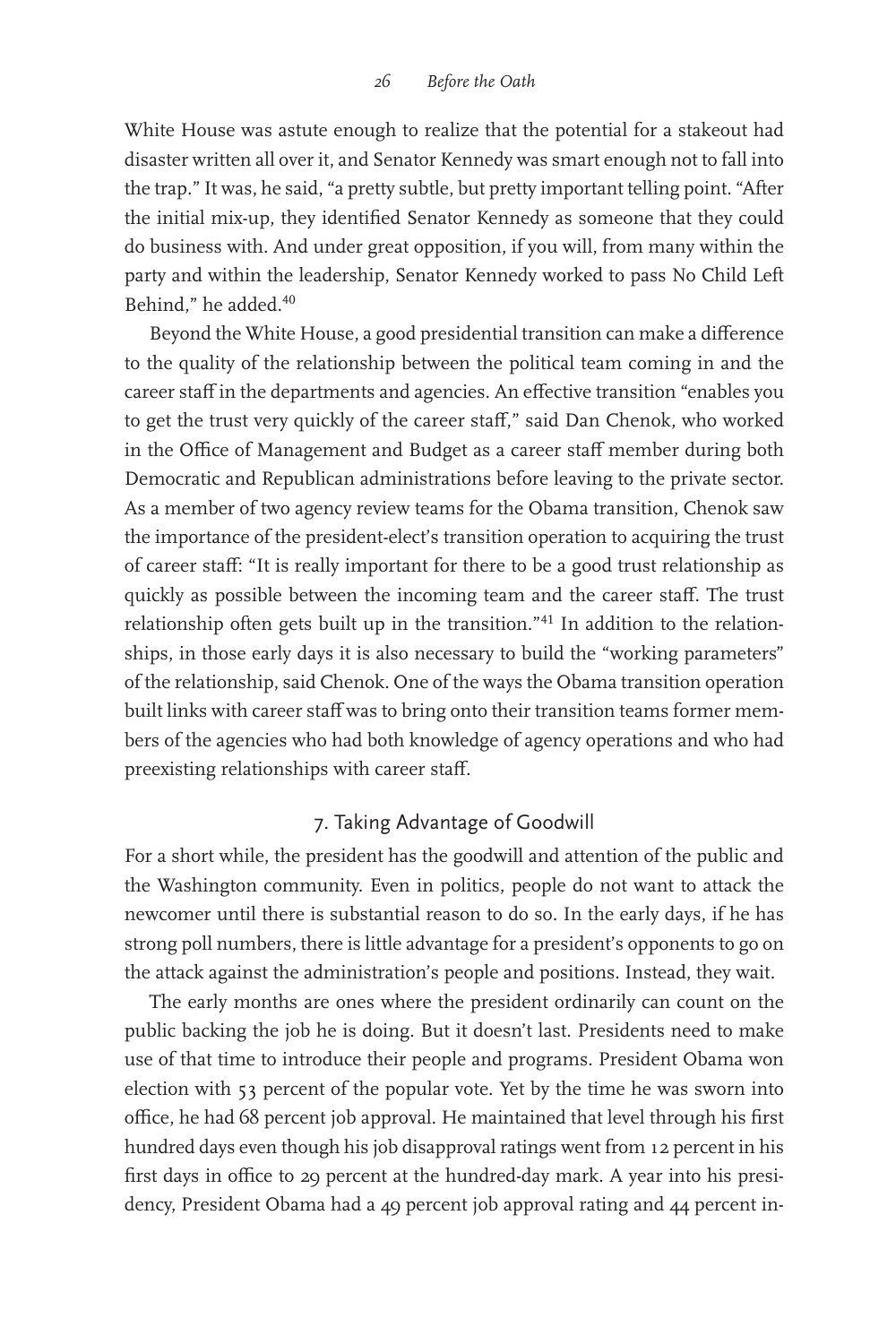|                     | Percentage<br>of popular | Gallup job<br>approval in<br>first days | Gallup job<br>approval at | Gallup job<br>disapproval at |
|---------------------|--------------------------|-----------------------------------------|---------------------------|------------------------------|
|                     | vote <sup>1</sup>        | in office <sup>2</sup>                  | 100-day mark <sup>3</sup> | 100-day mark <sup>3</sup>    |
| Dwight Eisenhower   | 54.9                     | 68                                      | 73                        | 10                           |
| John F. Kennedy     | 49.7                     | 72                                      | 83                        |                              |
| Richard Nixon       | 43.4                     | 59                                      | 62                        | 15                           |
| Jimmy Carter        | 50.1                     | 66                                      | 63                        | 18                           |
| Ronald Reagan       | 50.7                     | 51                                      | 68                        | 21                           |
| George H. W. Bush   | 53.4                     | 51                                      | 56                        | 22                           |
| <b>Bill Clinton</b> | 43.0                     | 58                                      | 55                        | 37                           |
| George W. Bush      | 47.9                     | 57                                      | 62                        | 29                           |
| Barack Obama        | 52.9                     | 68                                      | 65                        | 29                           |

TABLE 1.1 *Gallup Presidential Job Approval Ratings and Percentage of Popular Vote*

1American Presidency Project, "Presidential Elections Data."

2"Two-Thirds Approve of Obama's Job."

<sup>3</sup>American Presidency Project, "Presidential Job Approval Ratings Following the First 100 Days, Eisenhower–Obama."

dicating disapproval. A president needs to move during those early months, because support is not going to last once the chief executive submits his legislative proposals and his critics surface.42

Nor was President Obama alone in having a relatively high presidential job approval rating early in his presidency when compared with the percentage of the popular vote he received in the November election. Except for President George H. W. Bush, all recent presidents have had a substantially higher early approval rating than their percentage of the popular vote in their election to office. Of the nine presidents elected to the presidency from Dwight Eisenhower through Barack Obama—not counting Lyndon Johnson and Gerald Ford, who ascended to the presidency through the death or resignation of their predecessors—five of the nine presidents experienced at least a fifteen-point increase from the popular vote percentage to the early presidential approval rating. President Eisenhower was close, with a thirteen percent increase from his percentage of the popular vote to his early Gallup approval rating, while President George W. Bush had an increase of nine percent. Only two presidents—Ronald Reagan and George H. W. Bush—saw little movement between their election and early approval numbers.

The willingness of the public to give the new president a chance and look at him in a positive way is an important resource for a chief executive. That goodwill helps spur the Senate into confirming a president's cabinet-level nominees. He may have trouble down the line with deputies to the deputy secretaries, but at the top level, the Senate is willing to move quickly. In change of party transitions from Presidents Carter through Obama, unless a president withdrew a nominee,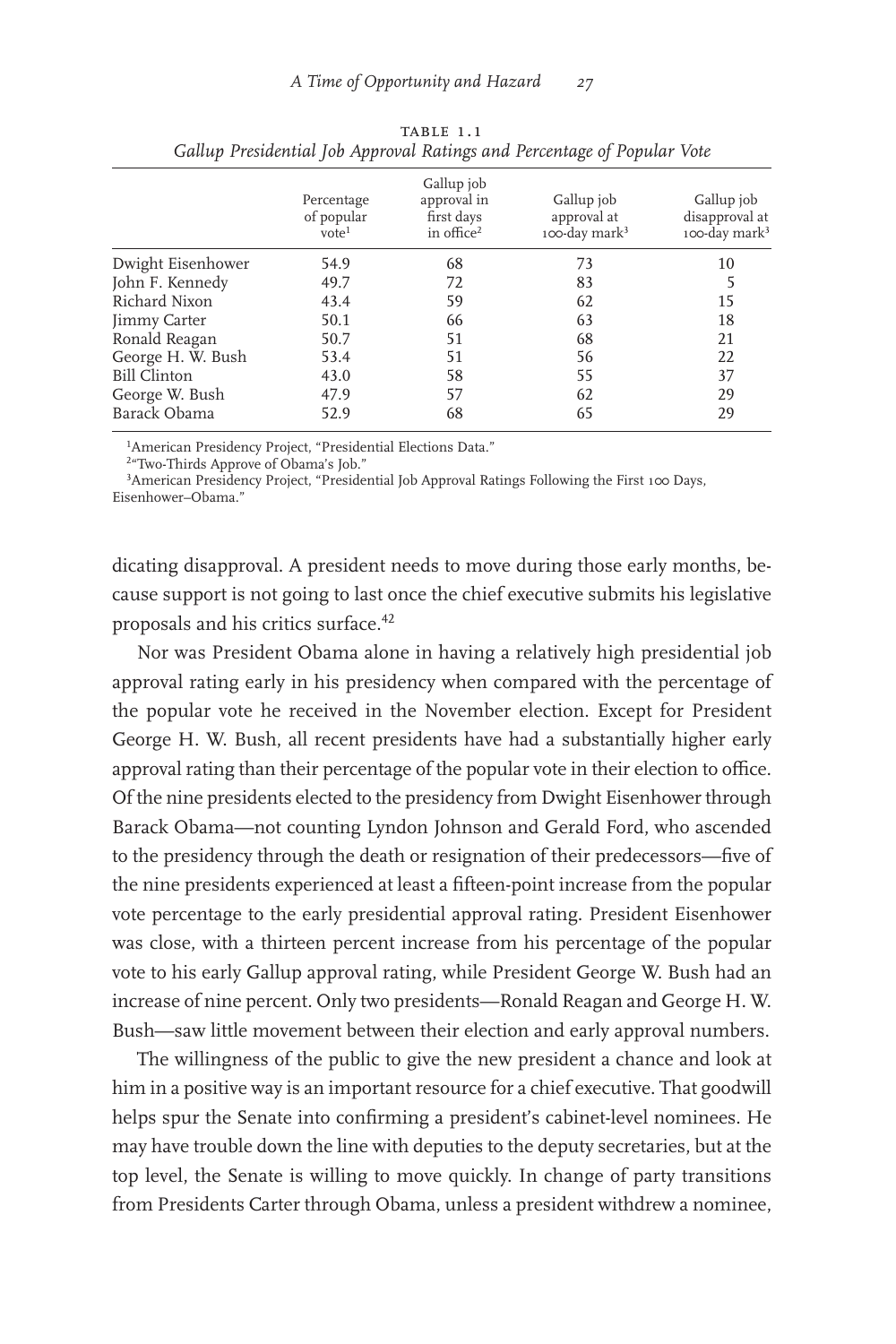the Senate confirmed them within days. All but two of them were confirmed less than a month after the inauguration, which was when their names were formally sent to the Senate. Goodwill translates into positive steps for a new administration as it assembles its team. For President Obama it led to a string of early legislative victories, such as the American Recovery Act and, several months later, the Affordable Care Act.

#### 8. Capturing Public Attention

In addition to being willing to give the new president support for how he is handling his job as he begins his term in office, the public pays more attention to what the president says and does in the first months of his administration. That willingness to listen does not last through the chief executive's term. The inaugural address is important not only because it is a statement of the president's priorities but also because it draws strong public attention. Even though the ceremony is usually held on a weekday, a significant segment of the public watches the presidential address.

Individual speeches early in a president's term receive the attention of the public. President Reagan kept up the theme of getting the budget under control through a televised address less than a month after he came into office. In reviewing all of the televised addresses to the nation from his eight years in office, his February 18, 1981, budget speech had the largest audience. In a poll conducted by Richard Wirthlin of the audiences for twenty-two of President Reagan's major speeches, the average number of people who heard "all" of a Reagan speech was 21%, "part" of a speech was 24%, "read about later" was 16%, and "heard/read nothing" was 39%.43 For his budget speech, however, 39% heard all of it, 25% part of it, 18% read about it later, and only 18% heard or read nothing about it. Reagan knew that this early period of his presidency would be important for getting the attention of the public, and he took advantage of it.

In part it was the subject, but the timing of Reagan's budget speech was important too. President Clinton delivered an economic speech on February 17, 1993, one day earlier in his presidency than Reagan delivered his. Clinton's result was similar to Reagan's experience in terms of the size of his television audience. To the question if a person watched all, some, a little, or none of the Clinton speech, 70% saw some part of the speech, while only 30% said they saw none.44

At the same time the public is watching, the press's treatment of presidents in the early days is fairly positive as well. The Center for Media and Public Affairs found in its charting of news coverage by ABC, CBS, and NBC that in the first fifty days of the George H. W. Bush, Bill Clinton, and George W. Bush adminis-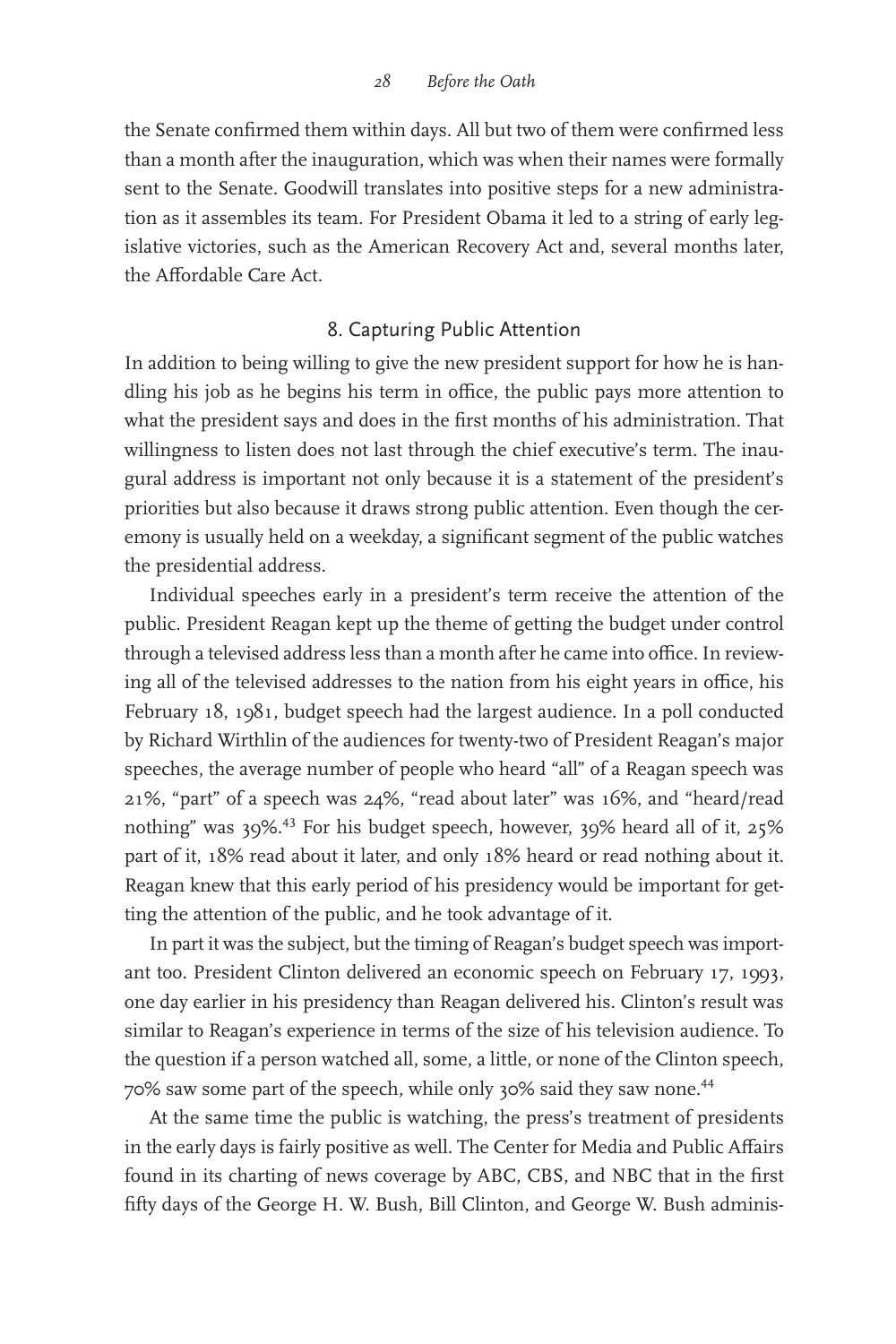trations, presidents got positive coverage for particular aspects of their administrations. The center's evaluation of press coverage of President George H. W. Bush was 61% positive, while those numbers in the three major networks fell in the Clinton first fifty days to 44%, and rose in a similar period of George W. Bush's tenure to  $48\%$ .<sup>45</sup> Even if their overall coverage was under 50% in its favorability, the coverage of individual policy areas came out well in the George W. Bush administration: faith-based initiatives 60%; defense 50%; taxes 49%; domestic policy 48%; other economic 54%.<sup>46</sup> While President Clinton did not receive as many favorable as unfavorable stories in his first fifty days, he did come in with favorable television pieces about himself and by members of his administration, which is the medium toward which recent administrations have aimed their publicity efforts. In the period between his election and inauguration, President Clinton had 64% favorable television pieces, and the coverage of his new team was even more favorable, except for controversial cabinet nominees Zoë Baird for attorney general and Ron Brown for commerce secretary.<sup>47</sup>

While poor transitions may not hobble a presidency, they prevent a new president from taking advantage of all of the opportunities that come to him when he enters the White House. In a wartime situation, an ineffective start means there will be a break in the continuity that is so important to carrying on the tasks and programs already in place.

#### 9. Presidential Reputation

It is said that you only get one chance to make a first impression, and presidents are mindful of their need to use the early days to establish themselves with the public. One of the first and most important transitions a president needs to make is the one from candidate to chief executive. A president is responsible to all of the people, not just those of his party or those who voted for him. He needs to make the switch from candidate to president of all of the people.

If he is to be successful as chief executive, the president-elect needs to make that move during the transition rather than at the beginning of his presidency. One of the ways presidents-elect make that switch is by staying out of view for a time after the initial announcements related to the senior White House staff and domestic and foreign policy and national security teams. Once this group of aides is chosen, the president-elect can then head out of public view. It is a natural move to make because the stresses and strain of campaigning leave candidates exhausted. President Ford was so hoarse when he ended his campaign that Betty Ford read his concession telegram with him standing behind her.

The natural move for a president-elect, once he has rested, is to come to Wash-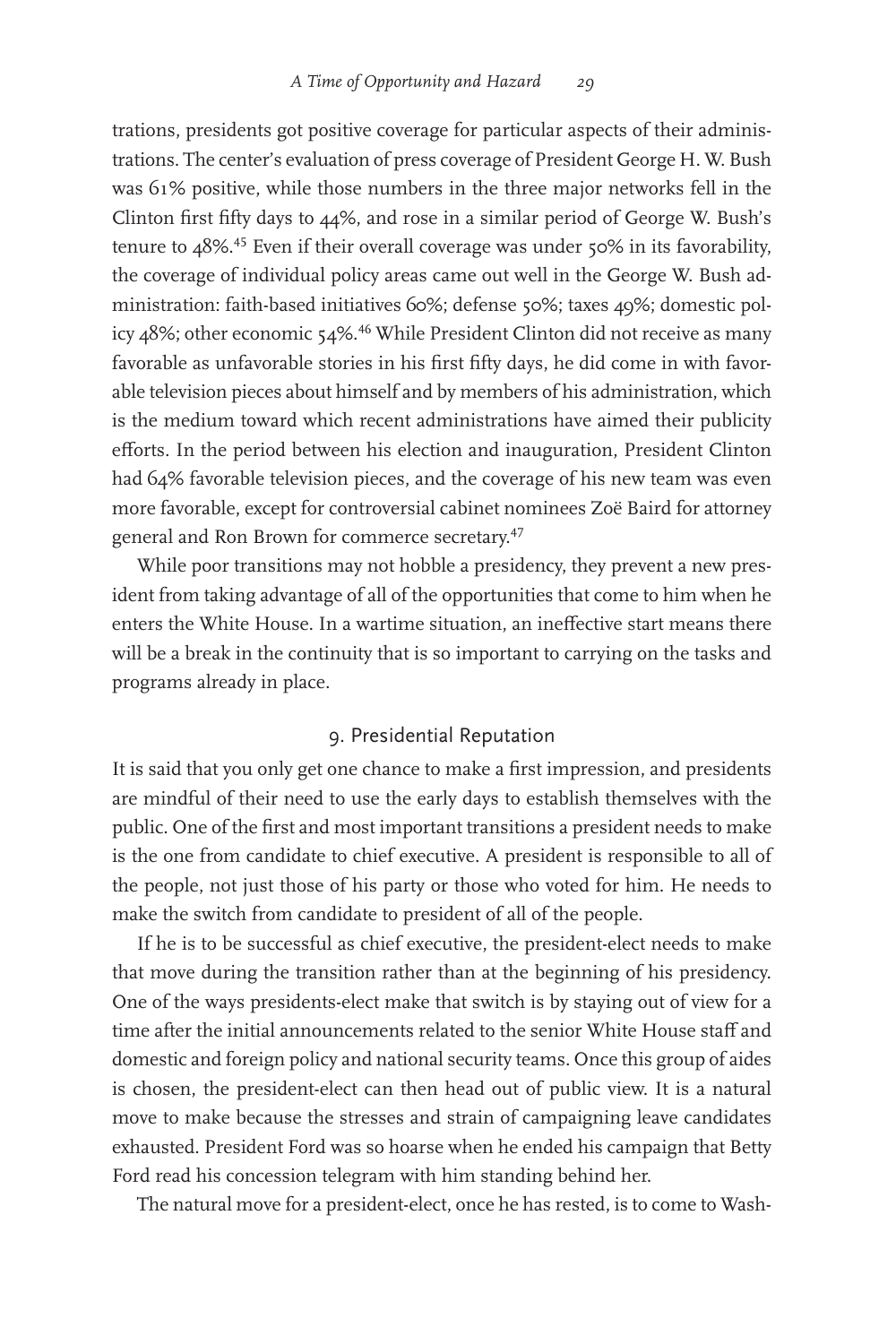ington. The length of that hiatus depends on circumstances. President Reagan went to his ranch and then in mid-November came to Washington for a brief visit and did so as president-elect, not as the Republican candidate. His schedule emphasized a bipartisan tone. He gave one dinner for the Washington community and was hosted by columnist George Will for another. The dinner the Reagans hosted included as guests the leaders and minority leaders of Congress as well as committee chairs, lobbyists, party officials, reporters and columnists. He included Democrats and Republicans and all of those whose support he needed to achieve his goals. It was a formal affair given by the president-elect and his wife Nancy at the F Street Club. The Washingtonians attending the event appreciated the manner in which Reagan was seeking to build connections with them.

"After four long years as wallflowers, members of the Washington establishment will finally have a suitor in the White House. Never was a neglected belle more eager to be wooed," noted Lynn Rosellini in the *New York Times*. 48 Edward Bennett Williams, a Democrat and member of the Washington establishment, commented: "Obviously, he is reaching out. . . . That is something the current President [Carter] never did." Clark Clifford, who advised Carter on foreign affairs, expanded on that theme for Rosellini: "The [Carter] White House missed an opportunity to ease their problems by remaining apart from the social activity of this city." The day after his meeting with President Carter, Governor Reagan went up to Capitol Hill and called on Democratic and Republican leaders in the House and Senate. Those he went to see included Democratic Senator Edward Kennedy. Additionally, he stopped by the Supreme Court to see Chief Justice Warren Burger and then the other members of the Court. His message was clear: He wanted their support, and he was willing to come to them to get it.

Once he got into office, he got off to a quick start with a slew of executive orders and administrative memoranda. That led to favorable publicity about his leadership style, which portrayed a man who knew what he was doing. Veteran White House reporter Helen Thomas wrote about his focus on the economy one month into his presidency: "President Reagan is living up to his campaign promise to make the economy his No. 1 priority. As his one-month anniversary in office nears and he prepares to unveil his economic package Wednesday, he has kept the nation's eyes riveted on that issue alone."49

At the hundred-day mark of his presidency, President Reagan received continued praise for his leadership on the economy and for his overall good start. "With a gift for political theater, Mr. Reagan has established his goals faster, communicated a greater sense of economic urgency and come forward with more comprehensive proposals than any new President since the first 100 days of Franklin D.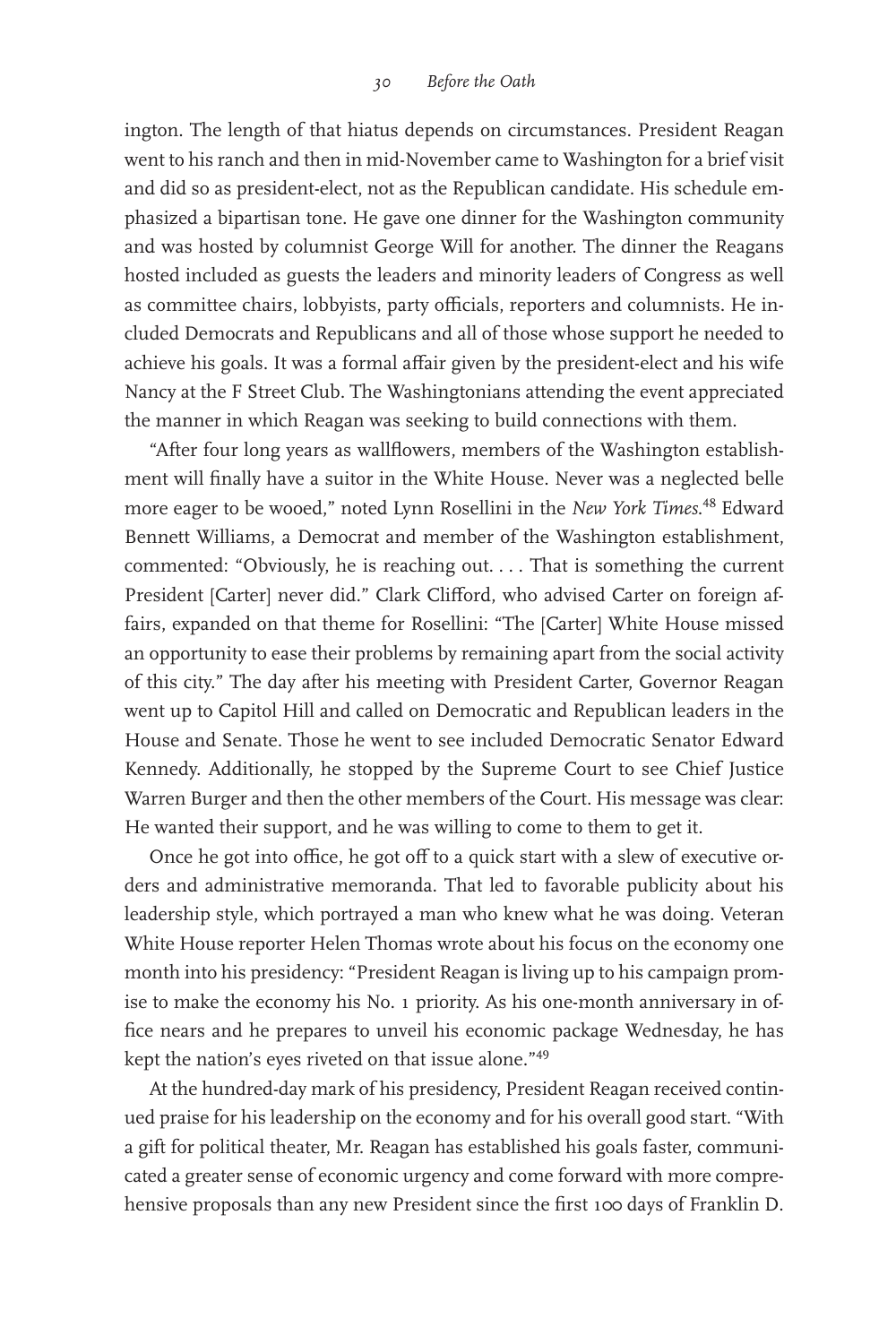Roosevelt, the hero of his youth and the man whose record of achieving social change Mr. Reagan seeks to emulate—albeit at the opposite end of the political spectrum," wrote Steven Weisman in the *New York Times Magazine*. 50 "In Rooseveltian fashion, Mr. Reagan has commanded the attention of the public, the Congress and America's allies and adversaries. He has skillfully courted new and old friends, kept Democrats and liberals on the defensive and maintained a friendly posture even to those who, like labor leaders and blacks, regard his program as anathema." Weisman noted as well Reagan's knack for avoiding the early mistakes of earlier administrations: "And, perhaps by luck, he has managed to avoid the serious blunders of many predecessors. Before the end of their first 100 days, after all, John F. Kennedy had the Bay of Pigs, and Jimmy Carter had already alienated his congressional allies and had been dramatically rebuffed by the Russians on his early arms-control initiative, setting negotiations back as much as a year for the ill-fated nuclear arms treaty."

With his budget cuts and tax cuts legislation passed that year, President Reagan established a pattern of leadership that shot up his Gallup poll numbers at the hundred-day mark. Table 1.1 shows the figures. Seven of the nine elected chief executives from Presidents Dwight Eisenhower to Barack Obama had job approval ratings of at least 62%, with only two in the fifties (Presidents George H. W. Bush and Clinton had 56% and 55%, respectively). Two of the presidents, John Kennedy and Dwight Eisenhower, had ratings of 83% and 73%. Since 1960, though, presidents have had to settle for significantly lower but still strong numbers. Yet Presidents Obama and George W. Bush had 65% and 62%, respectively. The relatively robust public approval numbers for almost all of these chief executives made a difference in their approach to their jobs and their relationships with the public and the Washington community. Reputations are formed early in Washington, and when important players view presidents as knowing what they are doing, they are more willing to give them more support for their programs.

#### 10. A Good Transition Benefits the Outgoing President

How a president leaves office can be a significant factor in his legacy. Certainly it influences the stories written about him as he leaves office. For President Clinton, the end of his presidency brought criticism from Democrats as well as Republicans. News articles and broadcasts at the end of his presidency reflected the questions about the 176 pardons he granted, particularly the one to exiled financier Marc Rich, as well as the plea deal he struck on that final day to avoid further investigation of his lying in the deposition he gave in the Paula Jones case. The Rich pardon was particularly damaging. A 2013 Associated Press obituary on Rich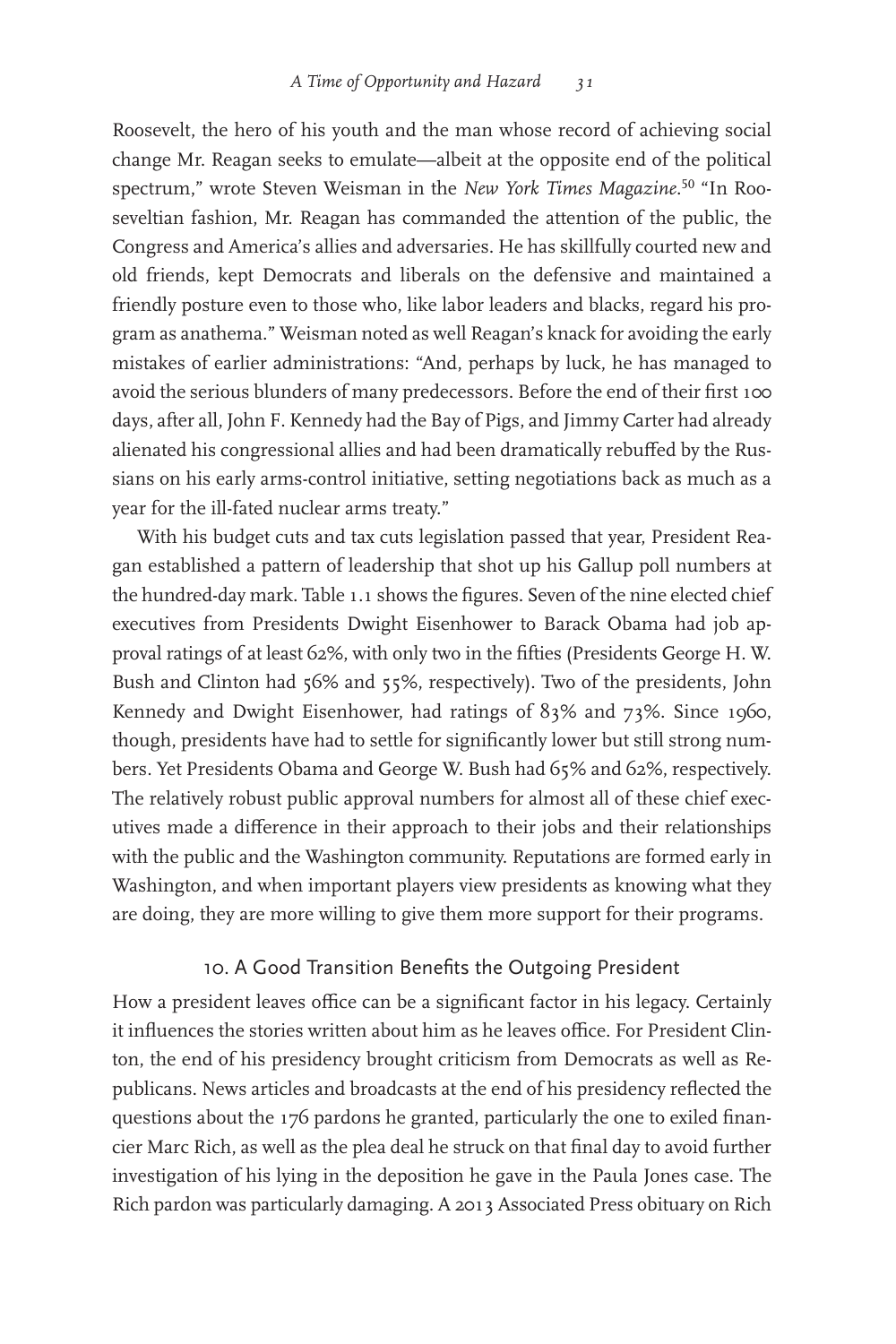described the conditions under which Rich left the United States for Switzerland in 1983. He left "after he was indicted by a U.S. federal grand jury on more than 50 counts of fraud, racketeering, trading with Iran during the U.S. Embassy hostage crisis and evading more than \$48 million in income taxes—crimes that could have earned him more than 300 years in prison."51 Rich was on the FBI Most Wanted List when Clinton pardoned him.

Later newspaper articles mentioned vandalism by junior White House staff that was purported to have occurred as he left office. The vandalism reports spread so far and wide that Congressman Bob Barr (R-Ga.) requested the General Accounting Office to investigate the claims. The agency's June 2002 report concluded: "Damage, theft, vandalism, and pranks occurred in the White House complex during the 2001 presidential transition. Incidents such as the removal of keys from computer keyboards; the theft of various items; the leaving of certain voice mail messages, signs, and written messages; and the placing of glue on desk drawers clearly were intentional acts."52 But the GAO concluded: "It was unknown whether other observations, such as broken furniture, were the result of intentional acts, when and how they occurred, or who may have been responsible for them." The GAO estimated the costs associated with the repair and replacements of items at the beginning of the new administration at \$9,324.<sup>53</sup> Questions arose too about items of American porcelain and decorative arts acquired by the Clintons said to total  $$190,027$ .<sup>54</sup> The initial piece over the Clintons' gifts raised questions posed by the chief usher about the uncertainty of whether the items belonged to the White House or the Clintons.<sup>55</sup> By early February, the Clintons paid for or returned the items where ownership was an issue.<sup>56</sup> All of the Clinton controversies led to articles such as one by Godfrey Sperling appearing in the *Christian Science Monitor*: "Bush's Promising Start and Clinton's Sorry Exit," was the headline of his article.<sup>57</sup>

A month after President Clinton left office, the controversies surrounding his exit had still not quieted down. The *Washington Post* reported that the hullabaloo created by his exit had elevated President Bush's early poll numbers and were responsible for the precipitous fall of Clinton's figures. "There is widespread agreement that Republican gains have been the result," John Harris and Dana Milbank reported in their *Post* article. "The questions around Clinton have helped reinforce Bush's pledge to 'restore dignity' to the White House. A poll last week by Zogby International showed that 64 percent of respondents said they had an 'overall favorable' impression of Bush, up 10 points from a month before. Clinton scored 48 percent favorability, down eight points in a month."58 President Clinton worked his way back up to his earlier highs, but his exit cost him in popularity.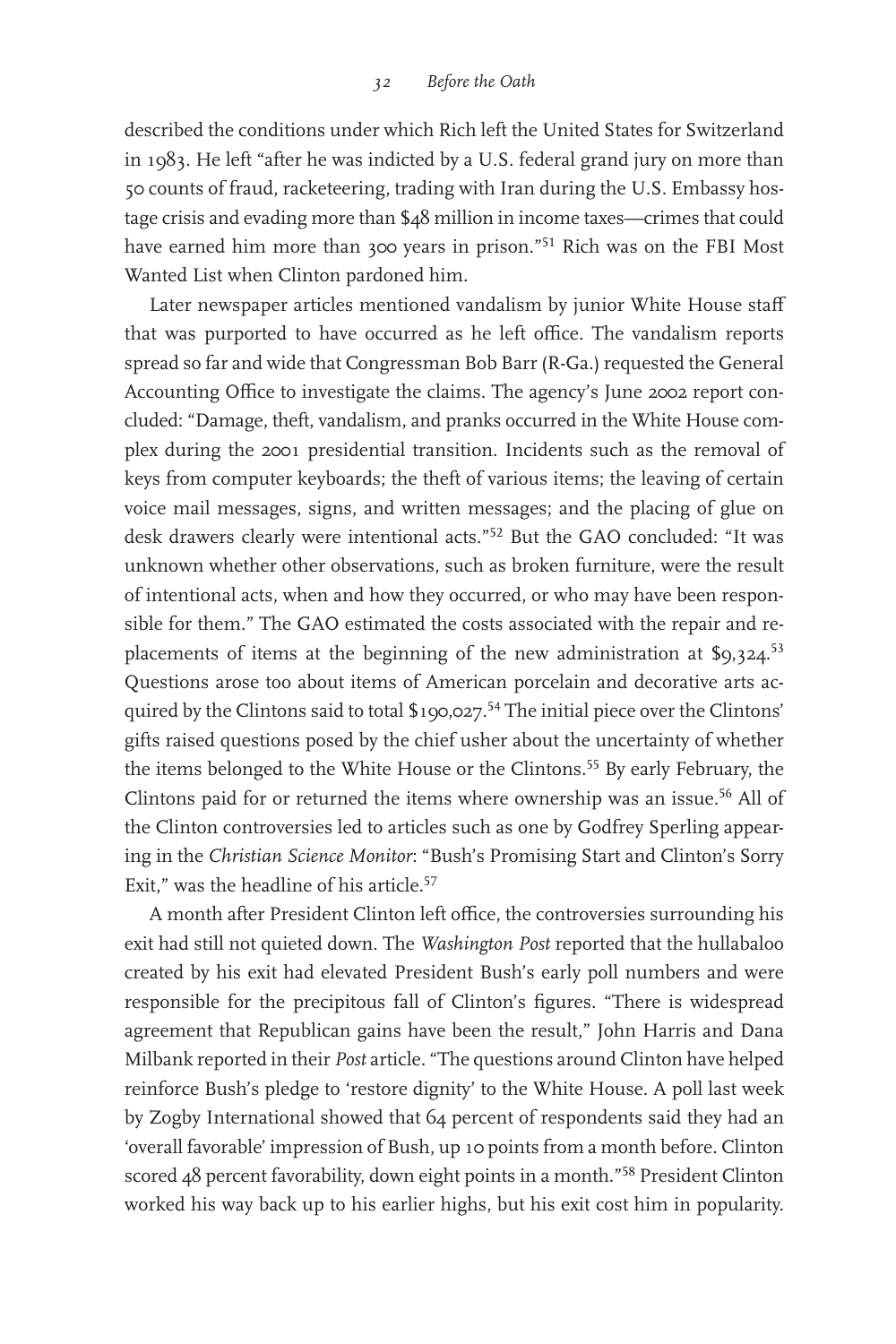| $\cdot$                                                     | <b>LL</b><br>$\epsilon$                                          |                                                    |
|-------------------------------------------------------------|------------------------------------------------------------------|----------------------------------------------------|
| Gallup average<br>job approval<br>while in office<br>$(\%)$ | Gallup final job<br>approval rating<br>while in office<br>$(\%)$ | 2010 Gallup<br>retrospective<br>approval<br>$(\%)$ |
| 70                                                          | 58                                                               | 85                                                 |
| 55                                                          | 49                                                               | 49                                                 |
| 49                                                          | 24                                                               | 29                                                 |
| 47                                                          | 53                                                               | 61                                                 |
| 45                                                          | 34                                                               | 52                                                 |
| 53                                                          | 63                                                               | 74                                                 |
| 61                                                          | 56                                                               | 64                                                 |
| 55                                                          | 66                                                               | 69                                                 |
| 49                                                          | 34                                                               | 47                                                 |
|                                                             |                                                                  |                                                    |

TABLE 1.2 *Gallup Presidential Job Approval Ratings*

*Source:* Saad, "Kennedy Still Highest-Rated Modern President, Nixon Lowest."

His last Gallup poll while in office had him at 66%, with the Zogby poll showing him a month later at 48%. A poor exit had a sharp, if transitory, impact on his public approval ratings.

All around, President Clinton's exit was viewed as one of the messiest in memory and one future presidents would want to avoid. In fact, one of the issues discussed in a White House meeting at the end of President Bush's time in office was how to avoid a situation of petty vandalism similar to what happened in the end of Clinton's presidency when some junior staffers took the letter W (a common nickname for George W. Bush) off of some White House computer keyboards.59 While the actual instances of defacement were few, articles abounded about the destruction.

What happens in his transition out of office is significant for how people view the president. While President George W. Bush left office with a low public approval rating, his transition out of office continues to receive considerable praise as the most successful one a president has had. It is one element in the rise of President Bush's ratings in the years following his presidency.

#### **Transition Challenges**

In order to take advantage of the opportunities a transition offers as well as to avoid its hazards, the presumptive party candidates need to prepare for the presidency before they come into office—ideally, well before the party conventions. By taking advantage of the opportunities a presidential candidate has to begin early information-gathering on personnel, programs, and presidential actions, a president-elect has a better chance than he otherwise would have of successfully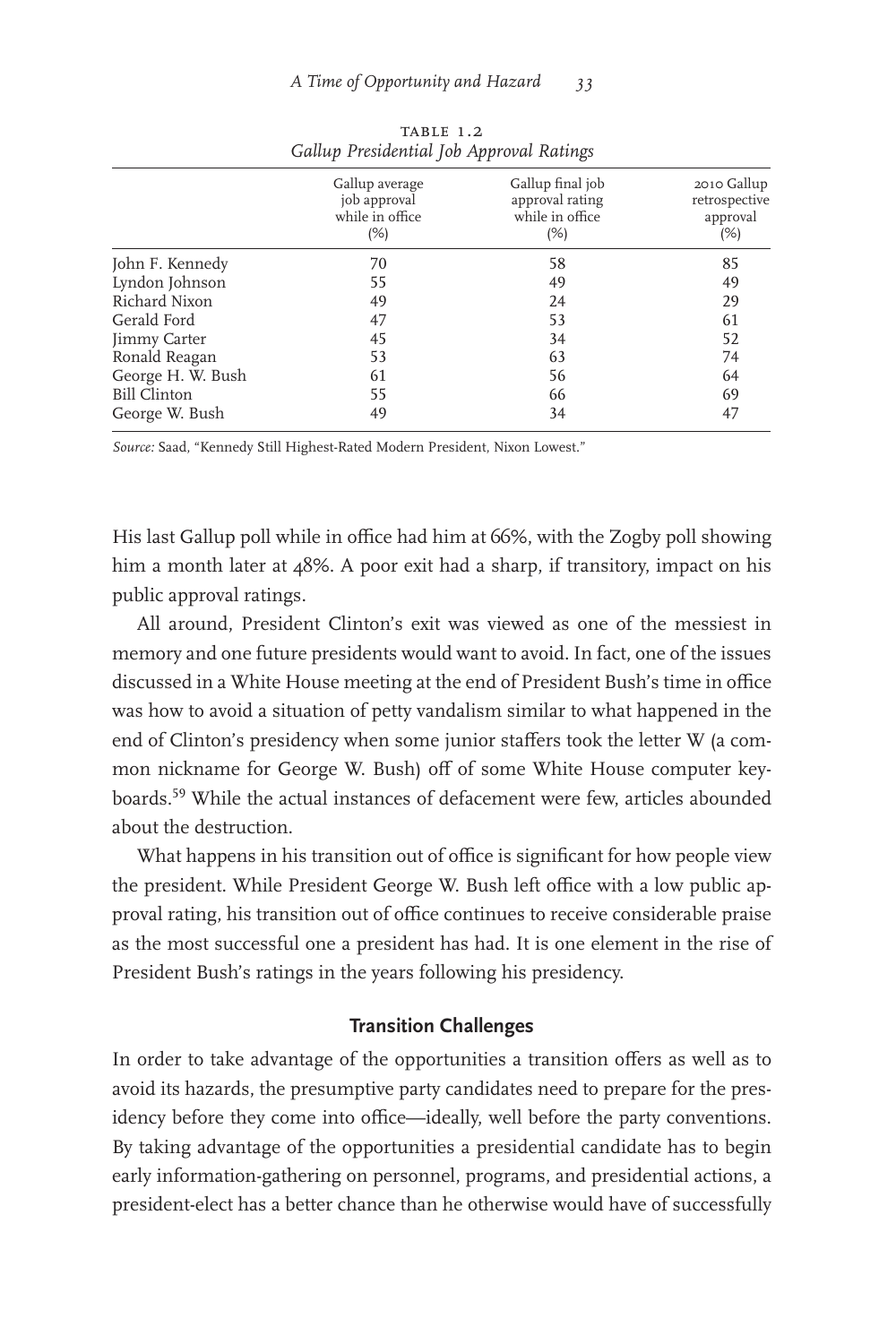establishing the direction of the new administration. In addition to setting the course of presidential policy, an effective transition will help the incoming president staff up the White House and the administration.

While an effective transition provides a good start for an administration, the duration of its beneficial effects will last only as long as the president and White House as well as administration officials are responsive to their new environment. Their operation must be flexible and able to detect changes in conditions and sense new issues rising. Without that capacity, the benefits of a good transition will prove transient.